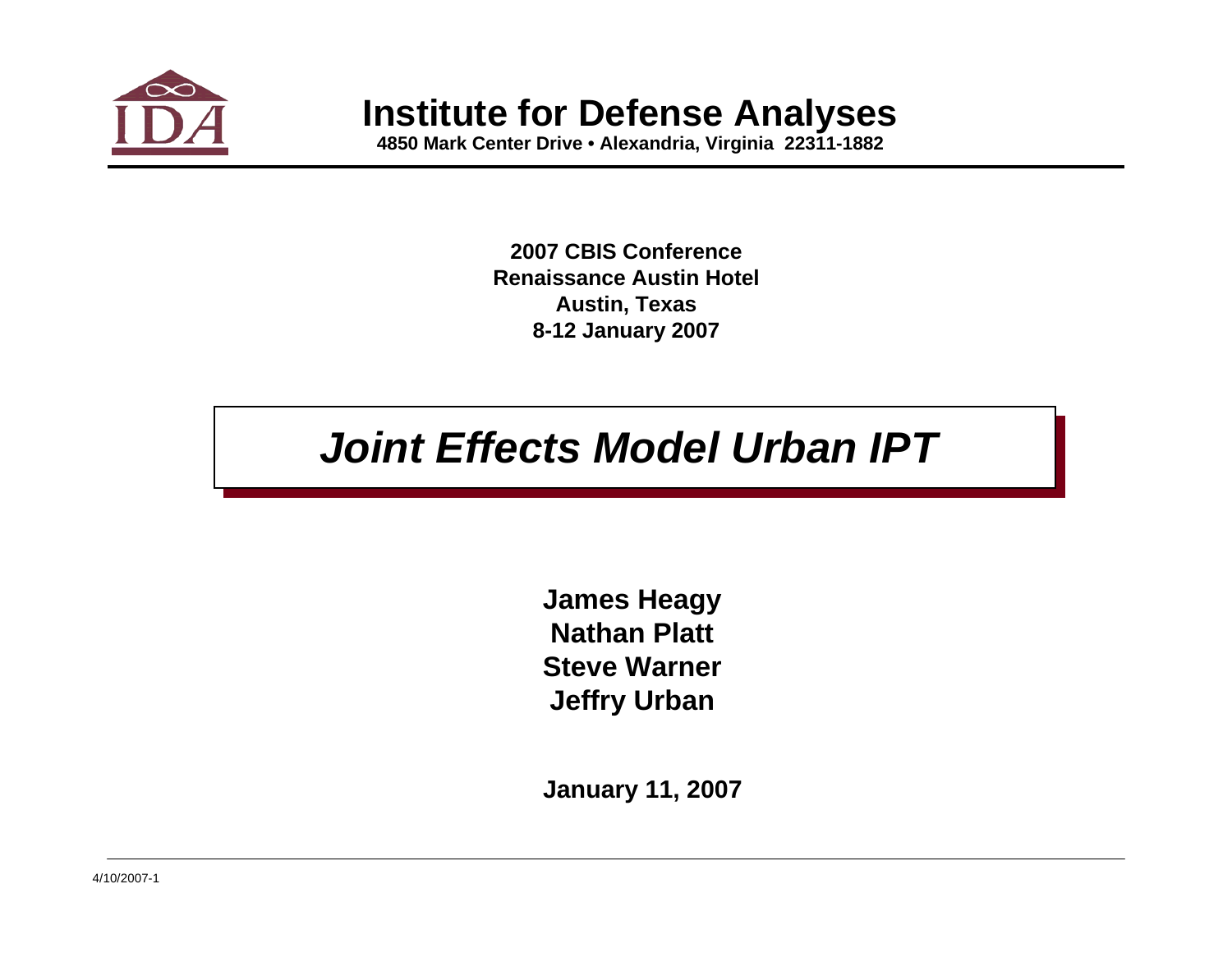

- **1. JEM IPT Purpose and Goals**
- **2. IDA's Role**
- **3. Model Selection Criteria**
- **4. Urban Models Under Consideration**
- **5. Analysis Methodology**
- **6. Results of Timing Runs**
- **7. Summary/Way Ahead**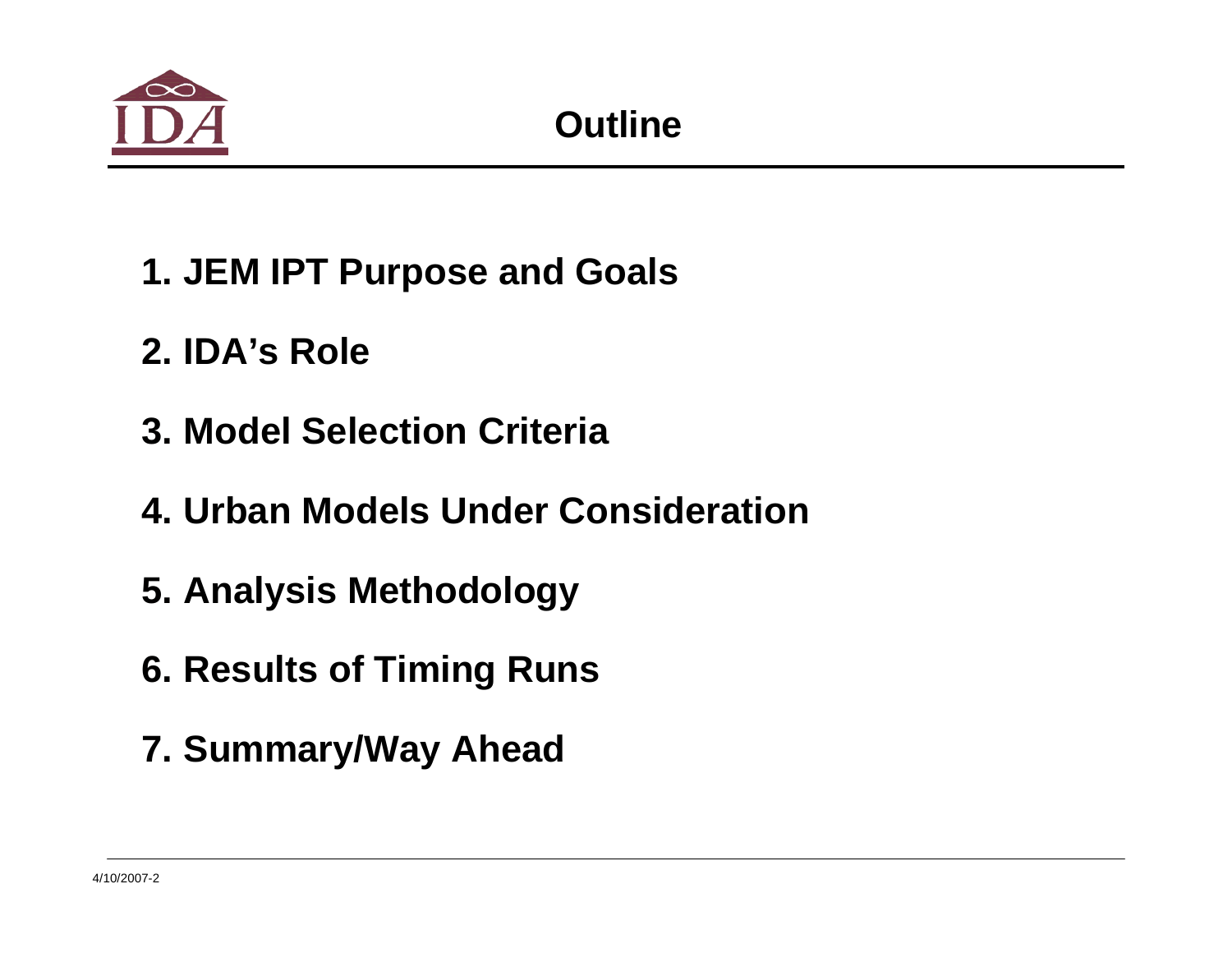

- **Increment 2 (formerly Block 2) of the Joint Effects Model (JEM) has an urban transport and dispersion requirement**
- **Joint Science and Technology Office (JSTO) established the JEM Urban IPT to enable:**
	- A formal process for model selection, giving due consideration to the JEM Capability Production Document (formerly Operational Requirements Document)
	- Representation of the services in the selection process
	- Documentation of the process & results for eventual presentation to the Joint Requirements Office (JRO) and the JEM program office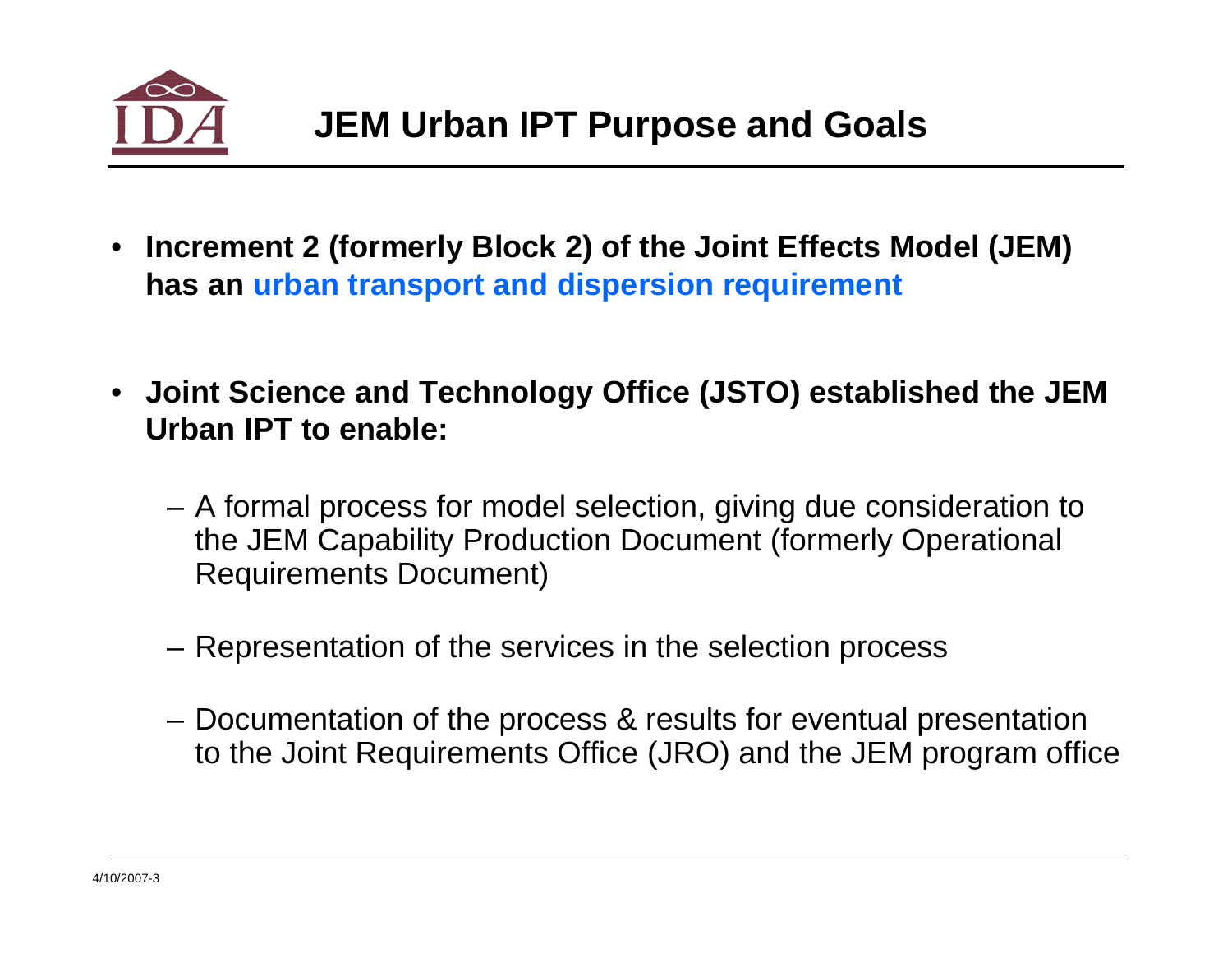

| Last           | <b>First</b>  |            | Title Role                     | <b>Email</b>                     |
|----------------|---------------|------------|--------------------------------|----------------------------------|
| Hamilton       | Stephanie     | <b>CDR</b> | <b>JSTO Co-Chair</b>           | Stephanie.hamilton@dtra.mil      |
| <b>Hannan</b>  | John          | Dr.        | JSTO Co-Chair                  | John.hannan@dtra.mil             |
| ACC/A7XX       |               | TBD        | Primary Member (USAF)          | acc.cexxbr@langley.af.mil        |
| <b>HSG</b>     |               | TBD        | Alternate Member (USAF)        | hsg.tb.divisions@brooks.af.mil   |
| Dent           | Greg          | Mr.        | Primary Member (Army)          | gregory.dent@us.army.mil         |
| Thorpe         | Jane          | Ms.        | Alternate Member (Army)        | jane.thorpe1@us.army.mil         |
| Dicken         | <b>Steven</b> | Mr.        | Primary Member (USMC)          | stephen.dicken@usmc.mil          |
| Diaz           | Paul          | Mr.        | Alternate Member (USMC)        | Paul.diaz.ctr@usmc.mil           |
| Wolski         | Matthew       | Mr.        | Primary Member (Navy)          | matthew.wolski@navy.mil          |
| Lupton         | Max           | Mr.        | Alternate Member (Navy)        | max.lupton@navy.mil              |
| Donnelly       | <b>Chris</b>  | Mr.        | Primary Member (Joint Staff)   | donnellyc@battelle.org           |
| Gleason        | Phil          | Mr.        | Alternate Member (Joint Staff) | gleasopb@js.pentagon.mil         |
| Smith          | Tom           | Mr.        | Primary Member (JPM-IS)        | thomas.r.smith@jpmis.mil         |
| Wall           | Curt          | IMr.       | Alternate Member (JPM-IS)      | Curt. Wall@jpmis.mil             |
|                |               |            | <b>Fill ins</b>                |                                  |
| <b>Hallock</b> | Dan           | Mr.        | JPM-IS                         | dan.hallock@jpims.mil            |
| <b>Balcer</b>  | Joe           | Mr.        | <b>USAF</b>                    | Joseph.Balcer.ctr@langley.af.mil |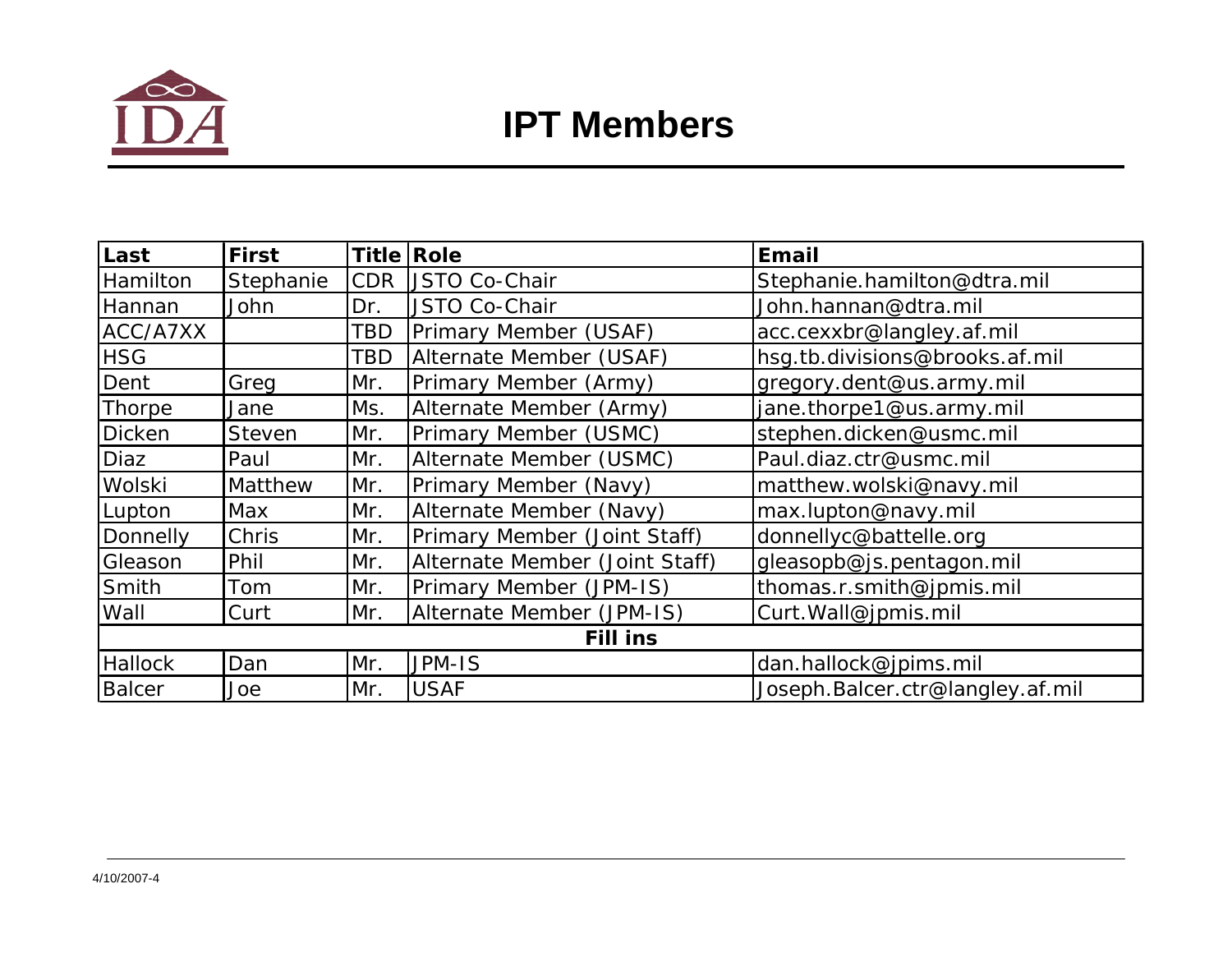

- **JSTO has requested IDA to facilitate the JEM Urban IPT**
	- IDA has no stake in the outcome of the selection process
	- Objectivity and freedom from bias

## • **IDA has been tasked by JSTO to:**

- Identify potential models
- Screen models with respect to the selection criteria
- Evaluate performance & effectiveness of models and identify potential JEM integration issues
- Document process, results, and recommendations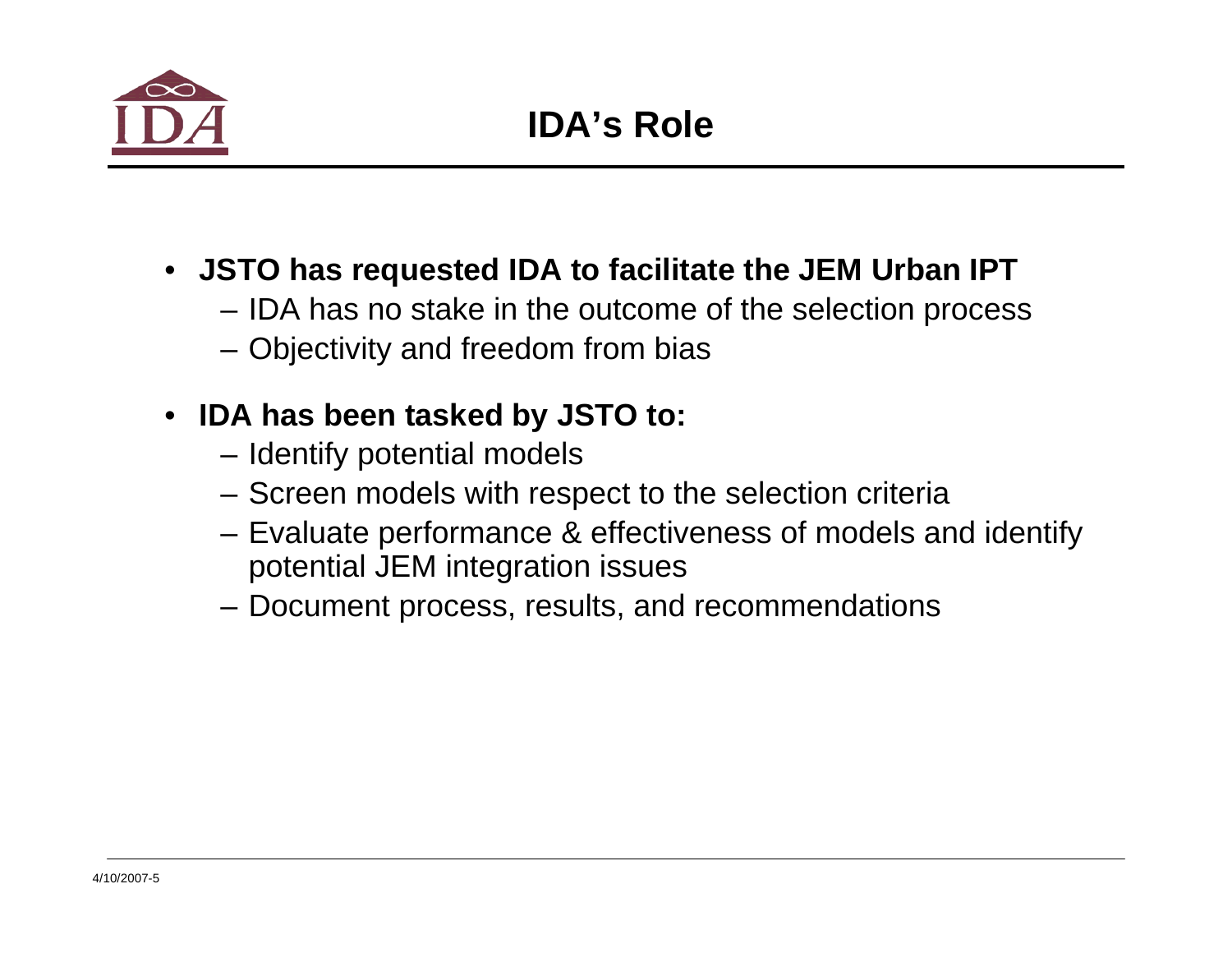

- **Models must be in accord with the JEM Capability Production Document (formerly JEM ORD)**
- **Models must meet requirements laid out in the JEM Block II Request for Information (RFI), conducted in 2004**
- **Model source code must be releasable to the U.S. Government**
	- No insurmountable proprietary issues
	- No insurmountable intellectual property issues

### • **Other model requirements**

- Acceptable hardware requirements
- Acceptable data requirements
- Acceptable preprocessing requirements
- Acceptable level of expertise required to run models

### • **Verification & Validation (V&V) history**

- Models must have documented internal V&V
- Models must have independent V&V (IV&V) involving comparisons to tracer releases at urban field trials
	- » Urban 2000 (Salt Lake City)
	- » Joint Urban 2003 (Oklahoma City)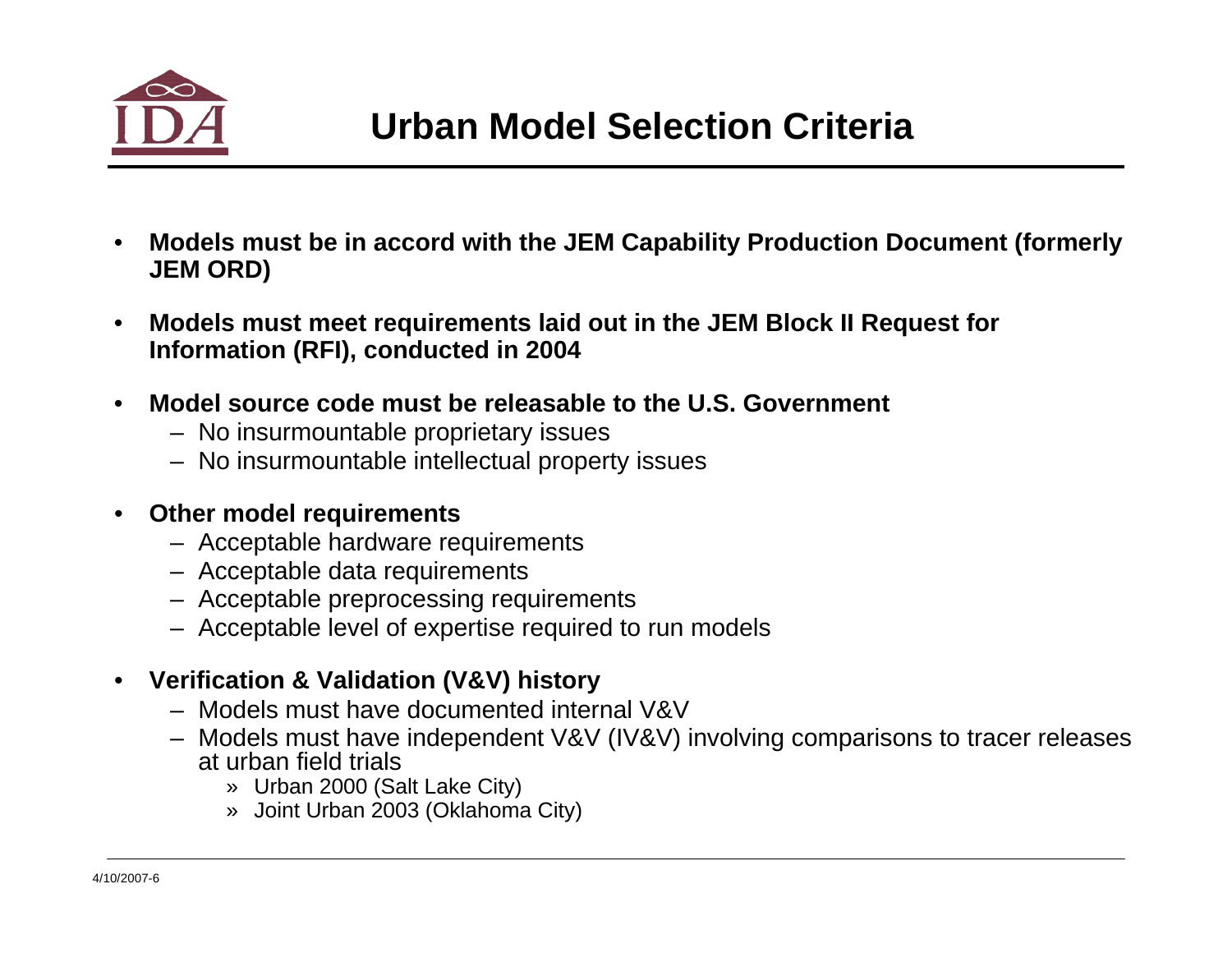

• **Review historical V&V documentation for models**

# • **Perform model runs**

- Using well-defined and open protocols, compare model predictions to Joint Urban 2003 tracer sampler data
	- » Time permitting, compare (re-compare) models to Urban 2000 field trials
- Evaluate performance using established comparison metrics
	- » "Standard" T&D statistics
	- » Measure of Effectiveness (MOE)
	- » Rigorous hypothesis testing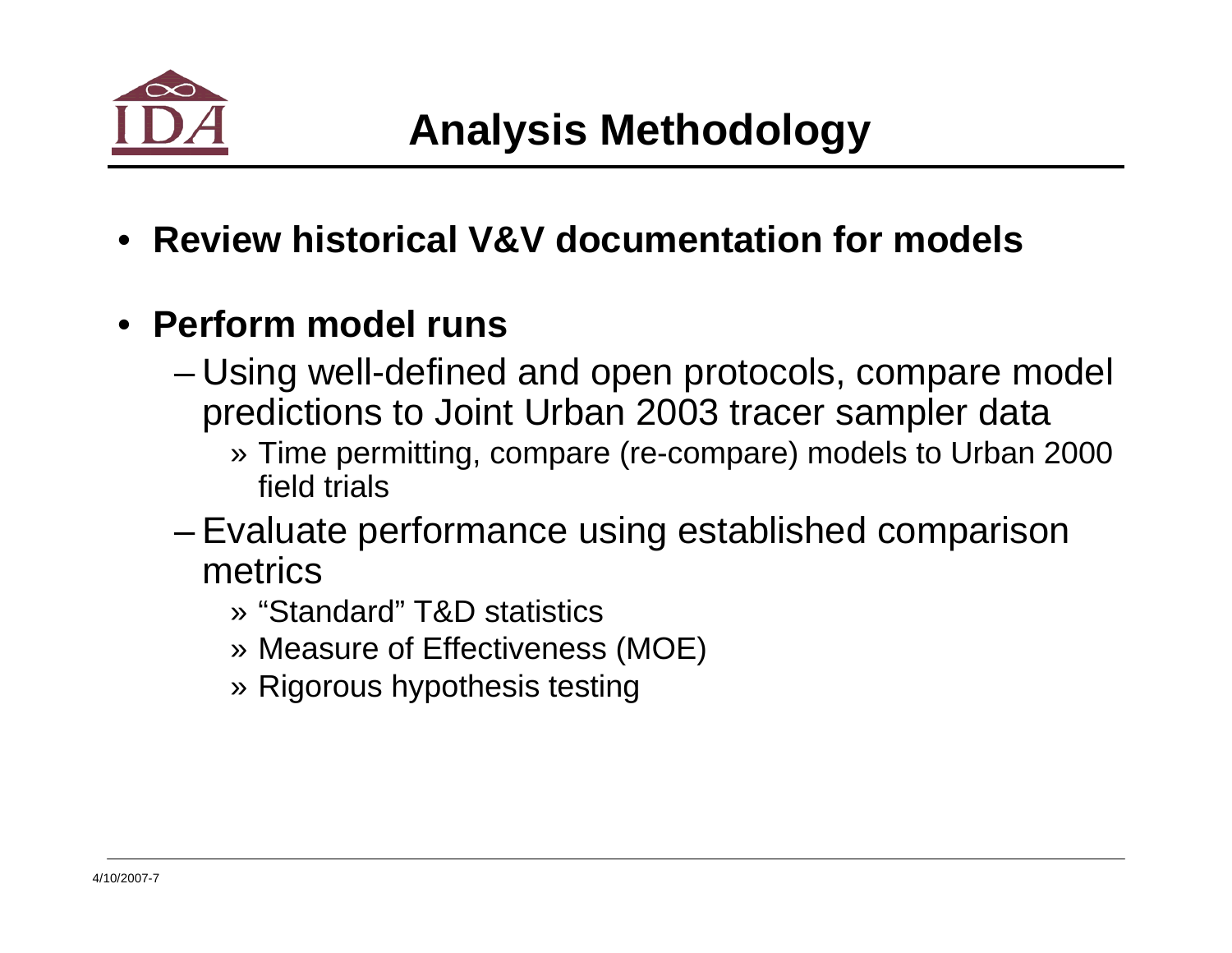

- **Urban Dispersion Model (UDM), DSTL, UK**
	- Gaussian Puff model that incorporates interactions with obstacles; interactions are functions of building density, height, and plume size
	- Presently in HPAC
- **Urban Windfield Module (UWM), Titan Corp.**
	- 3D wind field model; uses averaged NS equations and thermal/energy equations with distributed drag parameterization
	- Presently in HPAC

## • **Micro-Swift-Spray, SAIC**

- Micro-Swift: Empirical 3D wind field model that defines displacement, cavity, and wake "zones" around buildings
- Micro-Spray: Lagrangian particle model that accounts for reflections from building surfaces
- Presently in HPAC (beta testing)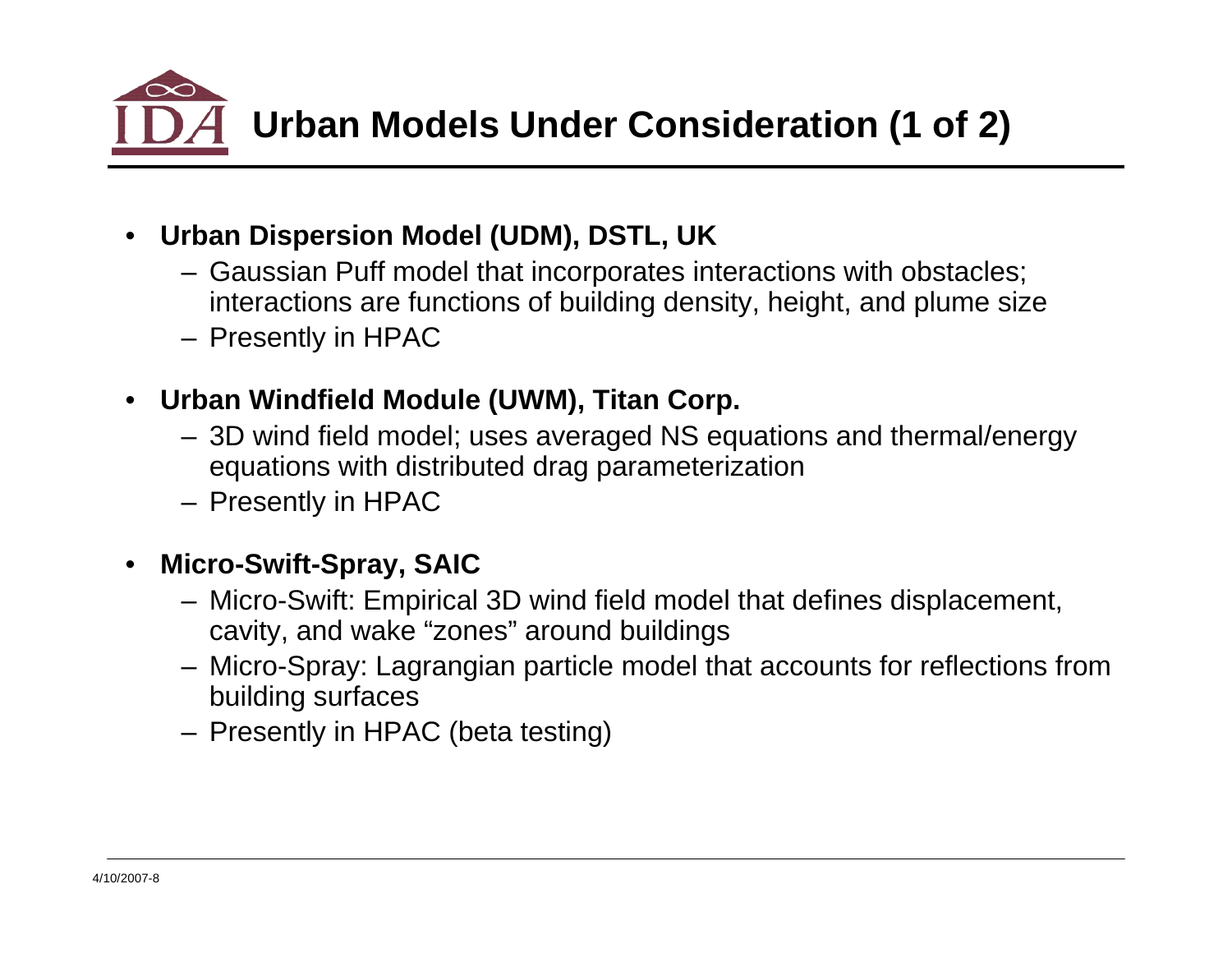

## • **MESO/RUSTIC, ITT**

- RUSTIC: 3D wind field model; uses averages NS equations and TKE dissipation method for turbulence
- MESO: Lagrangian particle model that accounts for reflections from building surfaces

## • **QUIC-URB/QUIC-PLUME, Los Alamos**

- QUIC-URB: Empirical 3D wind field model (Röckle, 1990) to account for buildings
- QUIC-PLUME: Lagrangian particle model that accounts for reflections from building surfaces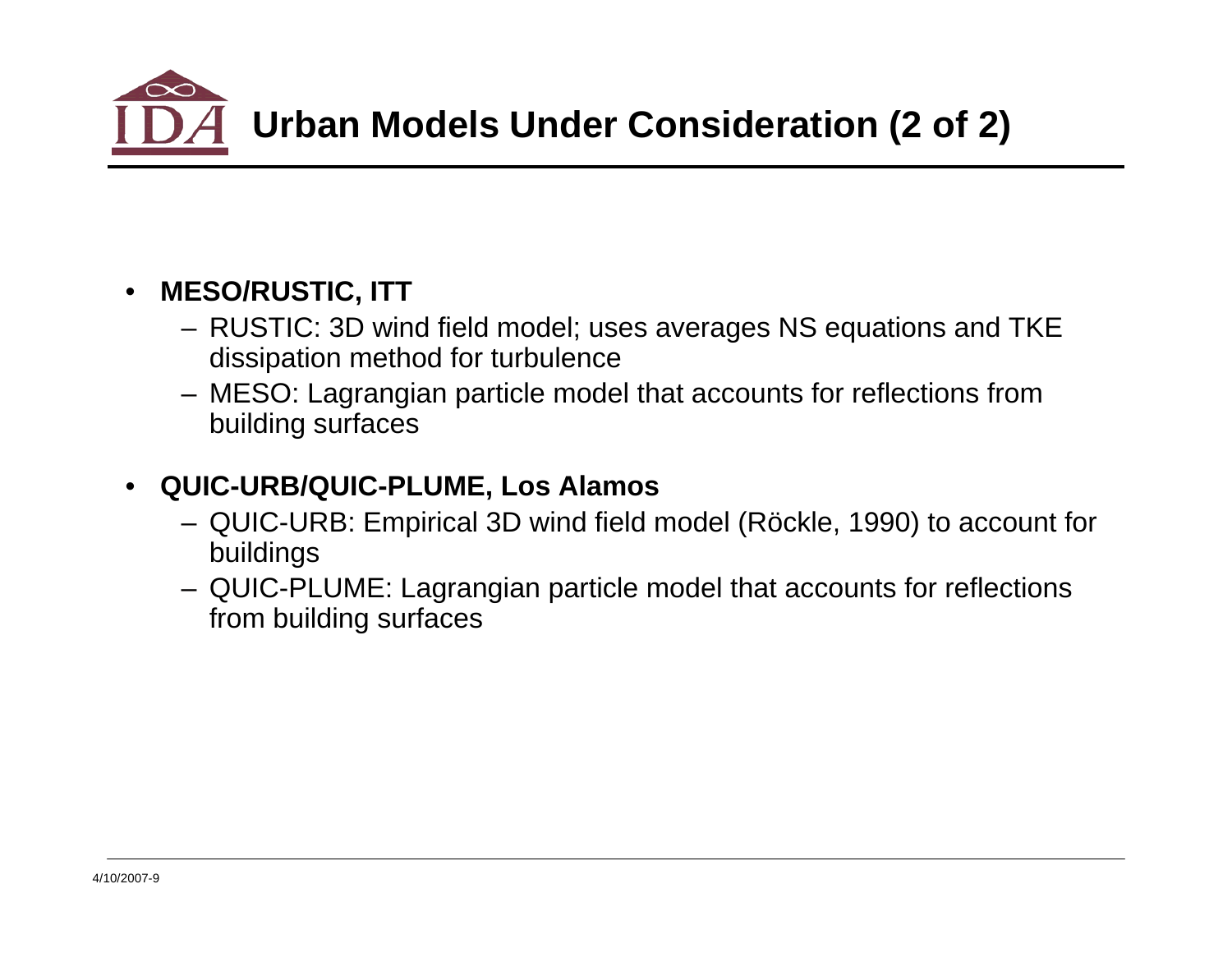

# **JEM Key Performance Parameter (KPP) 6a,** *Joint Effects Model (JEM) Capability Production Document, Version 2.0, June 2006*

JEM, running without advanced features turned on, such as secondary evaporation, complex terrain, microscale meteorology, shall provide hazard prediction data and graphical display, for up to two known (location, agent, dissemination) source terms, within 10 minutes.

**For the following analyses we will do single releases and compare runtimes against** *5 minutes*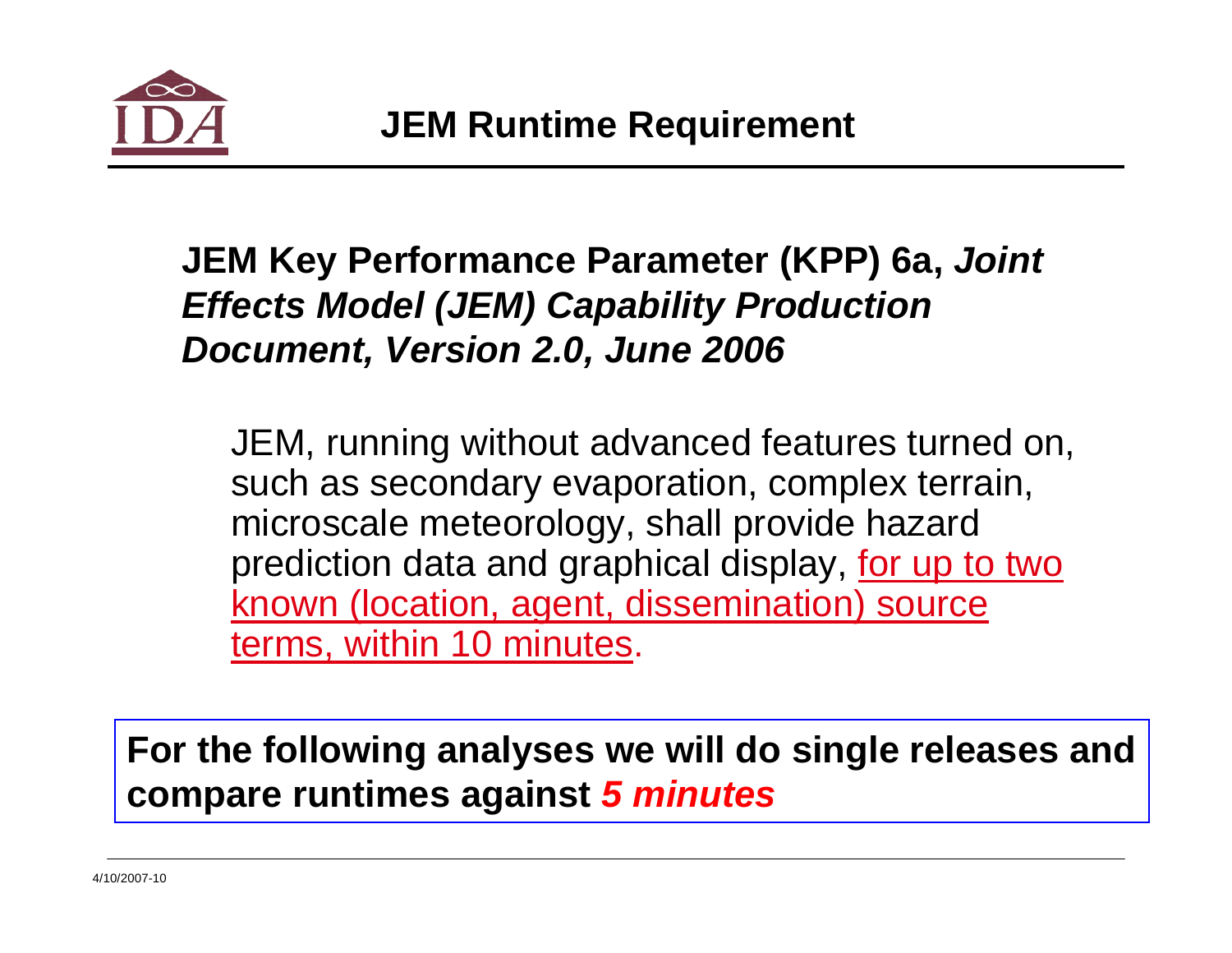

## **HPAC Urban Model Runtime Comparisons:**  *Computer Specs and General Info*

# *Computer*



## *General*

- **Runs done using HPAC 4.04 SP3** – Includes vendor provided MicroSWIFT/MicroSpray (MSS)
- **Predictions for continuous releases of Joint Urban 2003 (JU2003) Field Trials**
	- 29 releases
		- » 30 minute releases
		- » 2 hour project time
	- Two Met Options
		- » Post Office rooftop PWIDS (PO7)
		- » Surface and upper air met from nearby airports (BAS)
	- SWIFT run with HPAC to generate mass-consistent winds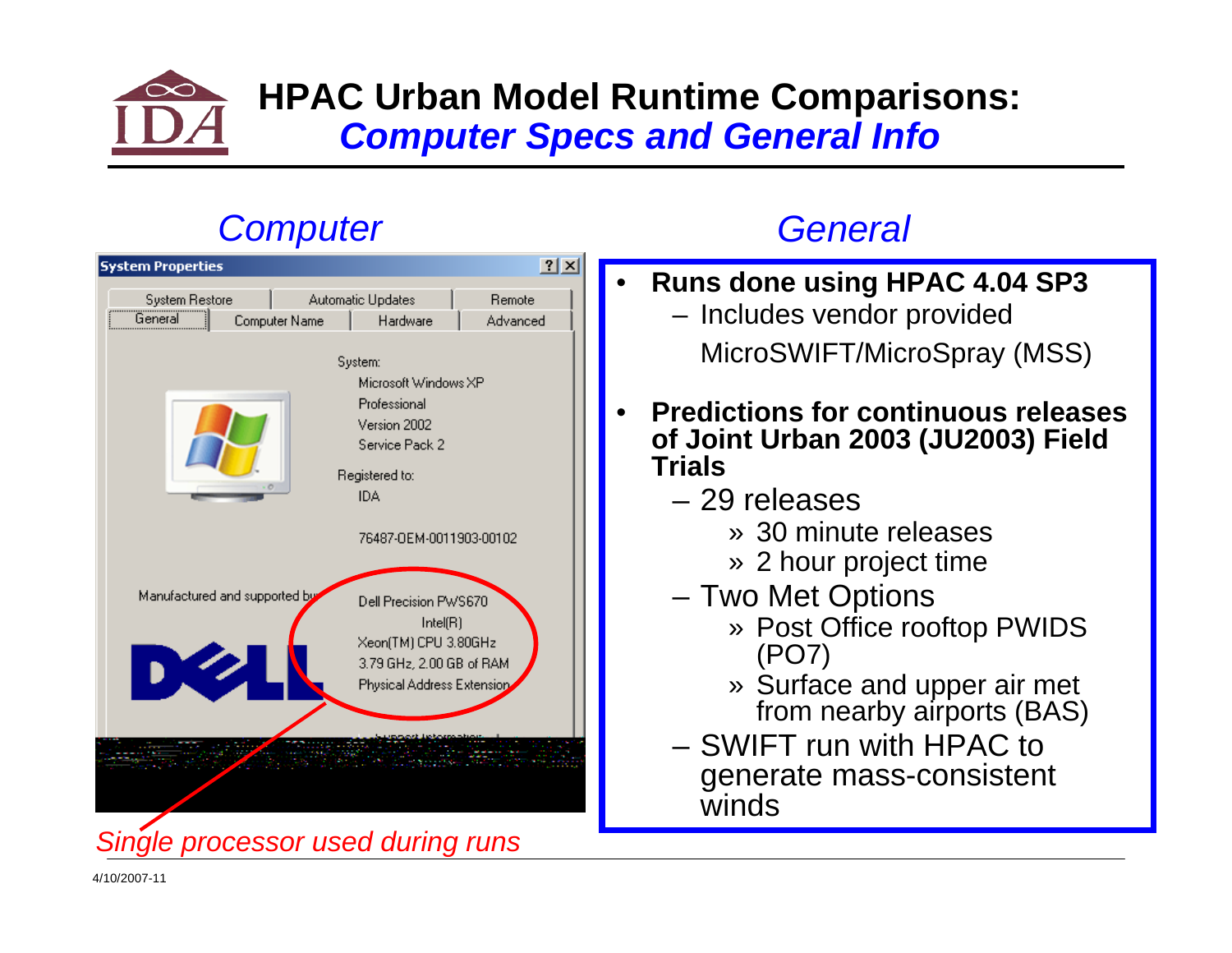

- **HPAC spatial domain: ~ 100 km x 100 km x 2.5 km**
- **Urban model configurations run within HPAC 4.04 SP3**
	- $-$  Urban Canopy parameterization  $=$  UC
	- Urban Dispersion Model (UDM) alone = DM
	- Urban Windfield Module (UWM) alone = WM
		- » UWM run in "high" and "low" horizontal spatial resolution
	- Urban Dispersion Model + Urban Windfield Module = DW
		- » UWM run in "high" and "low" horizontal spatial resolution
	- $-$  MicroSWIFT/MicroSPRAY  $=$  MSS
		- » MSS run in "high" and "low" horizontal spatial resolution
- **Horizontal domain, grid size, and number of particles for high and low resolution**

|            | "Low"                     |             | "High"    |                   |             |           |
|------------|---------------------------|-------------|-----------|-------------------|-------------|-----------|
|            | <b>arid</b>               |             | number of |                   | <b>grid</b> | number of |
|            | domain size               | <b>Size</b> | particles | domain size  size |             | particles |
| <b>UWM</b> | > 2500 m                  | $> 50$ m    | <b>NA</b> | l > 500 m         | > 5m        | <b>NA</b> |
| <b>MSS</b> | $ 0.8$ km x 0.8 km $ 5$ m |             | 50000     |                   |             | 100000    |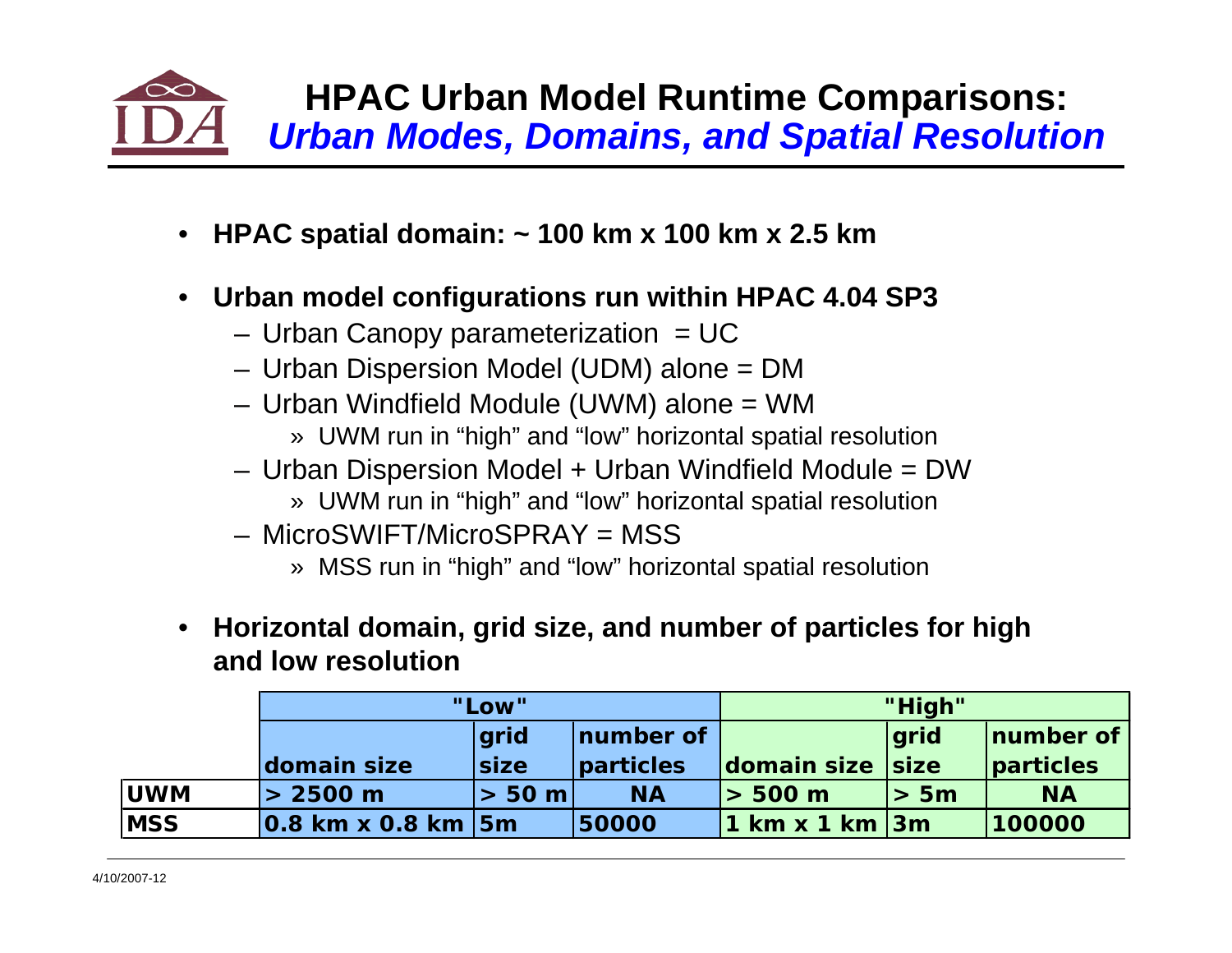

| 29 Oklahoma City Runs; Baseline Weather (BAS) |                                                                                                                 |      |      |                     |  |  |
|-----------------------------------------------|-----------------------------------------------------------------------------------------------------------------|------|------|---------------------|--|--|
|                                               | Average Run Median Run Min Run                                                                                  |      |      | <b>Max Run Time</b> |  |  |
| Urban Mode/Resolution                         | $\mathsf{Time}\ (\mathsf{min})$ $\mathsf{Time}\ (\mathsf{min})\  \mathsf{Time}\ (\mathsf{min})\  \mathsf{min})$ |      |      |                     |  |  |
| <b>Urban Canopy</b>                           | 2.1                                                                                                             | 2.1  | 1.9  | 2.5                 |  |  |
| <b>UDM Alone</b>                              | 3.3                                                                                                             | 3.1  | 2.1  | 6.2                 |  |  |
| <b>UWM Alone, low resolution</b>              | 3.0                                                                                                             | 3.0  | 2.4  | 3.6                 |  |  |
| <b>UWM Alone, high resolution</b>             | 85.0                                                                                                            | 80.5 | 44.0 | 263.6               |  |  |
| UWM + UDM, low resolution                     | 3.8                                                                                                             | 3.7  | 2.7  | 5.2                 |  |  |
| UWM + UDM, high resolution                    | 85.9                                                                                                            | 82.4 | 46.0 | 263.4               |  |  |
| MSS, low resolution                           | 28.7                                                                                                            | 26.5 | 21.3 | 55.1                |  |  |
| <b>MSS, high resolution</b>                   | 61.7                                                                                                            | 59.3 | 50.1 | 85.1                |  |  |



Satisfies JEM requirement



Does not satisfy JEM requirement, but is within 5 minutes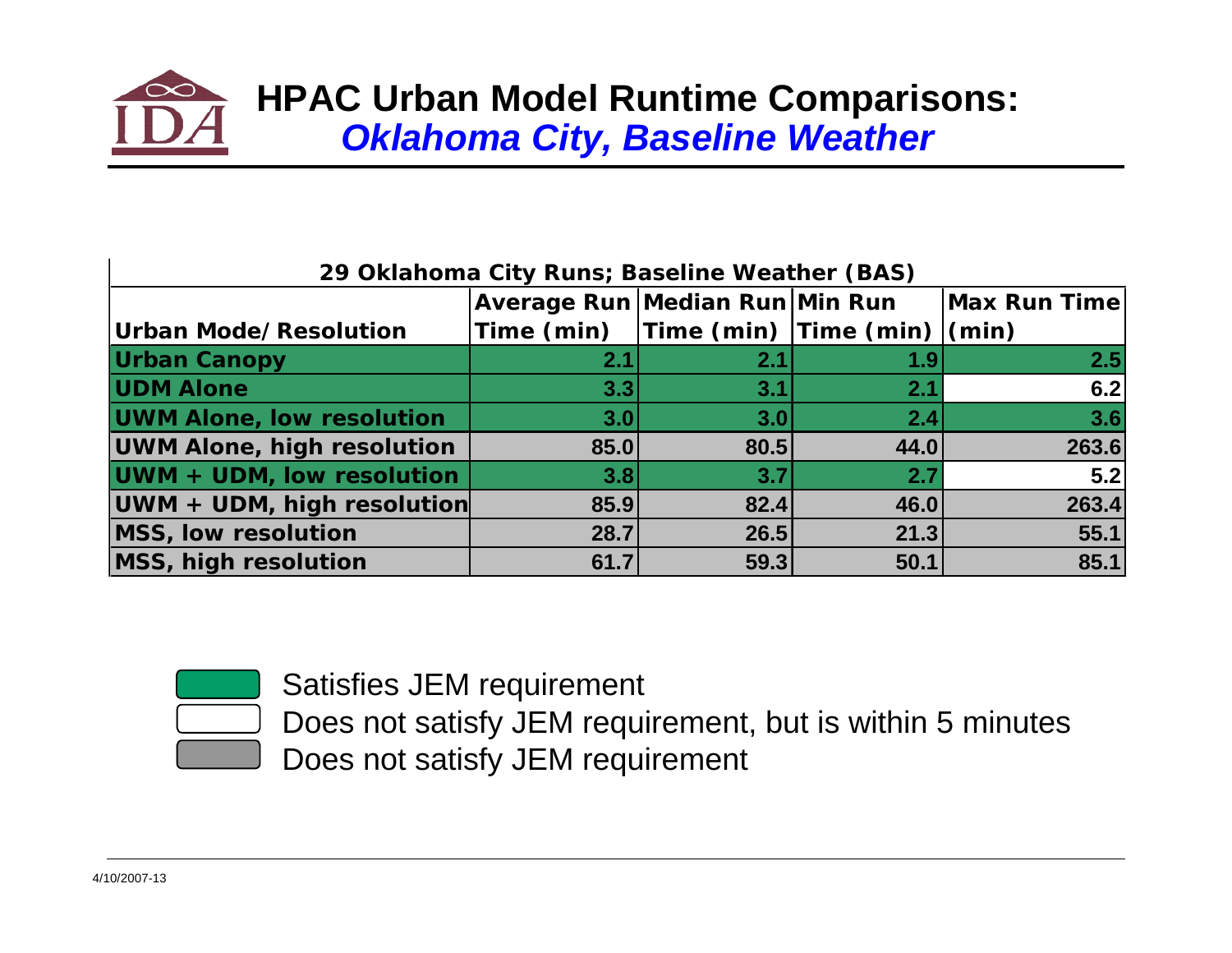

|                                   | Average Run Median Run Min Run              |      |      | Max Run Time |
|-----------------------------------|---------------------------------------------|------|------|--------------|
| <b>Urban Mode/Resolution</b>      | Time (min) $ Time (min)  Time (min)  (min)$ |      |      |              |
| <b>Urban Canopy</b>               | 1.9                                         | 1.9  | 1.7  | 2.0          |
| <b>UDM Alone</b>                  | 2.9                                         | 2.8  | 1.9  | 5.7          |
| <b>UWM Alone, low resolution</b>  | 3.2                                         | 3.2  | 2.8  | 3.7          |
| <b>UWM Alone, high resolution</b> | 86.3                                        | 91.1 | 50.3 | 146.5        |
| UWM + UDM, low resolution         | 3.8                                         | 3.8  | 2.8  | 5.1          |
| UWM + UDM, high resolution        | 86.8                                        | 92.2 | 51.0 | 145.8        |
| MSS, low resolution               | 28.4                                        | 26.9 | 23.5 | 50.4         |
| MSS, high resolution              | 61.8                                        | 60.6 | 54.6 | 76.1         |

Satisfies JEM requirement



Does not satisfy JEM requirement, but is within 5 minutes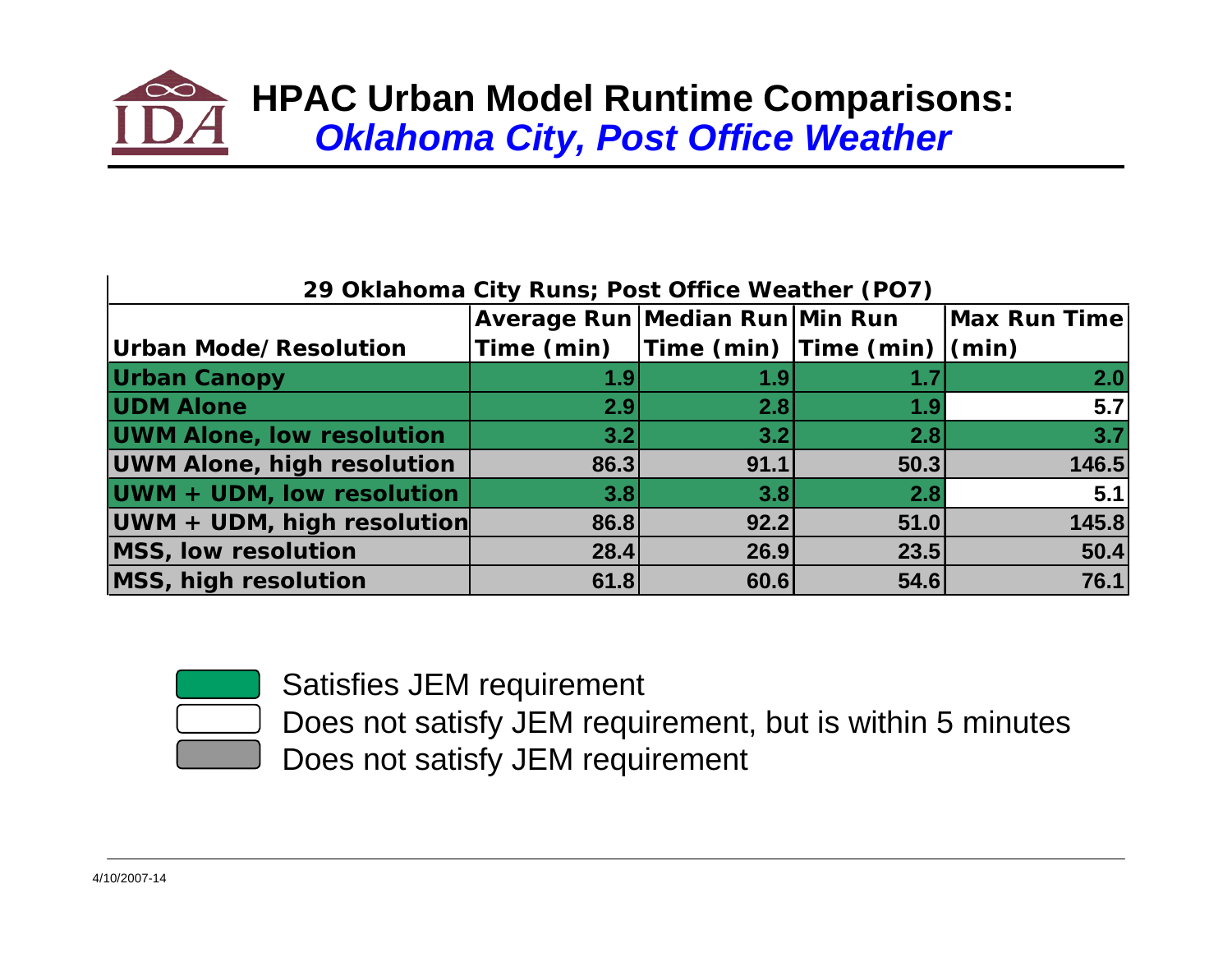

- **Developer recommended MESO-RUSTIC configuration for** *detailed scientific modeling***:**
	- RUSTIC grid resolution 3 5 meters in the urban center
	- 300,000 500,000 MESO particle tracers
- **MESO-RUSTIC configuration necessary to** *run in several minutes (versus hours)***:**
	- 1.4 km x 1.4 km domain (Oklahoma City central business district only)
	- 25 to 50 m uniform horizontal grid resolution
	- Only two RUSTIC steady-state wind solutions per continuous release
	- 40,000 MESO particle tracers
	- 1 hour of simulated transport and dispersion
- **Timing runs were performed on a 3.40 GHz Pentium 4 with 1.0 GB RAM (single processor)**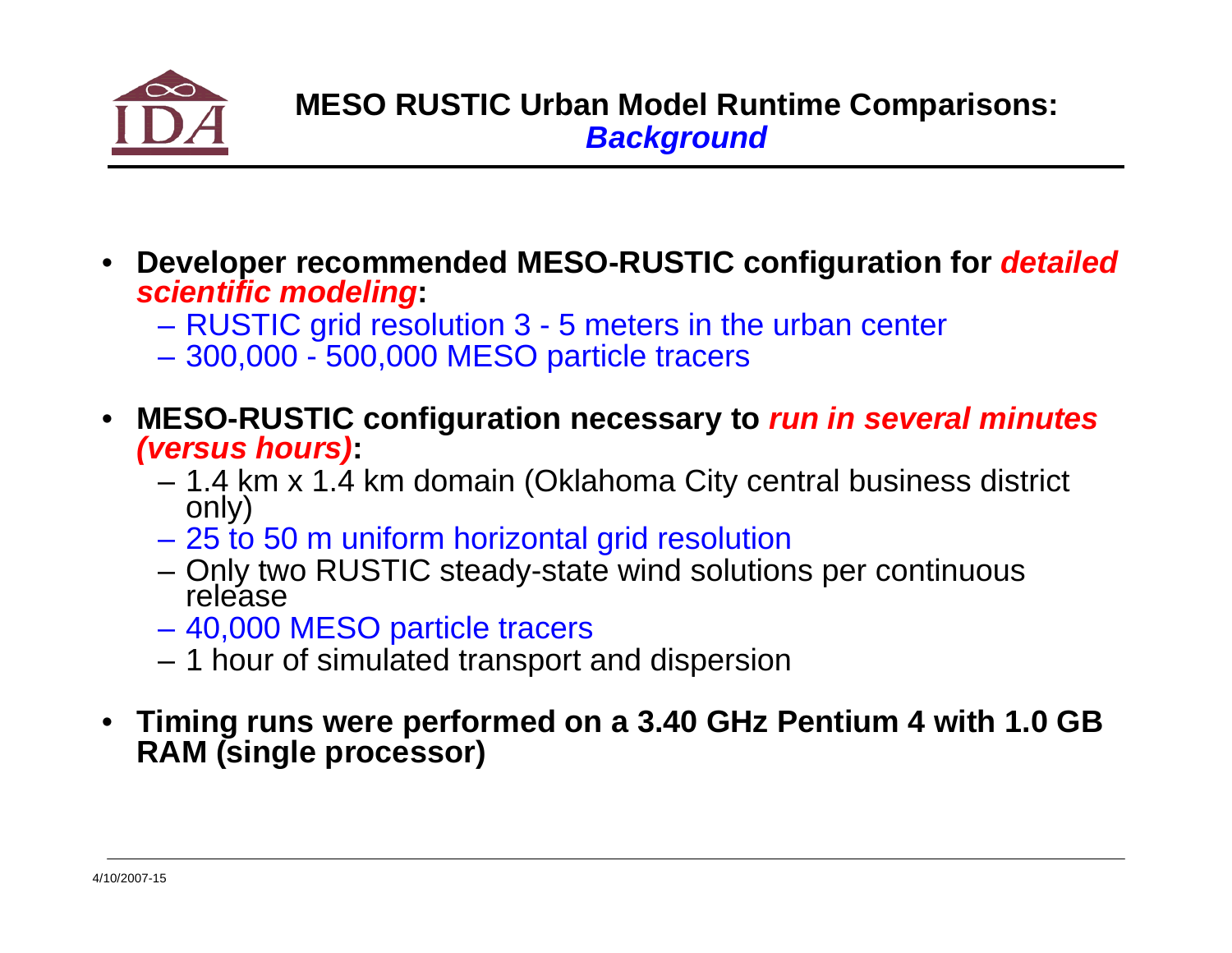

## **MESO RUSTIC Urban Model Runtime Comparisons:**  *Timing results for 25 m and 50 m grid resolution; 40,000 particles*

#### **25 m RUSTIC grid resolution**

|  | 40,000 MESO particles |  |
|--|-----------------------|--|
|--|-----------------------|--|

| <b>IOP</b> | <b>Release</b> | <b>RUSTIC (min)</b> | MESO (min) | Total (min) |
|------------|----------------|---------------------|------------|-------------|
|            |                | 10.13               | 1.50       | 11.63       |
|            |                | 9.07                |            | 10.13       |
|            |                | 7.33                | 0.83       | 8.17        |
|            |                | 13.12               | 2.05       | 15.17       |
|            |                | 8.23                | 3.00       | 11.23       |
|            | Averages       | 9.58                | .69        | 11.2        |

#### **50 m RUSTIC grid resolution**

#### **40,000 MESO particles**

| <b>IOP</b> | <b>Release</b>  | <b>RUSTIC (min)</b> | <b>MESO</b> (min) | Total (min) |
|------------|-----------------|---------------------|-------------------|-------------|
|            |                 | 3.20                | 1.45              | 4.65        |
|            |                 | 3.48                | 0.90              | 4.38        |
|            |                 | 2.37                | 0.83              | 3.20        |
|            |                 | 5.42                | 1.37              | 6.78        |
|            |                 | 3.85                | 1.98              | 5.83        |
|            |                 | 3.38                | 0.47              | 3.85        |
|            | <b>Averages</b> | 3.62                |                   | 4.78        |



Satisfies JEM requirement

Does not satisfy JEM requirement, but is within 5 minutes Does not satisfy JEM requirement

*Times do not include the 1-3 minutes to generate the RUSTIC grid (could be pre-computed)*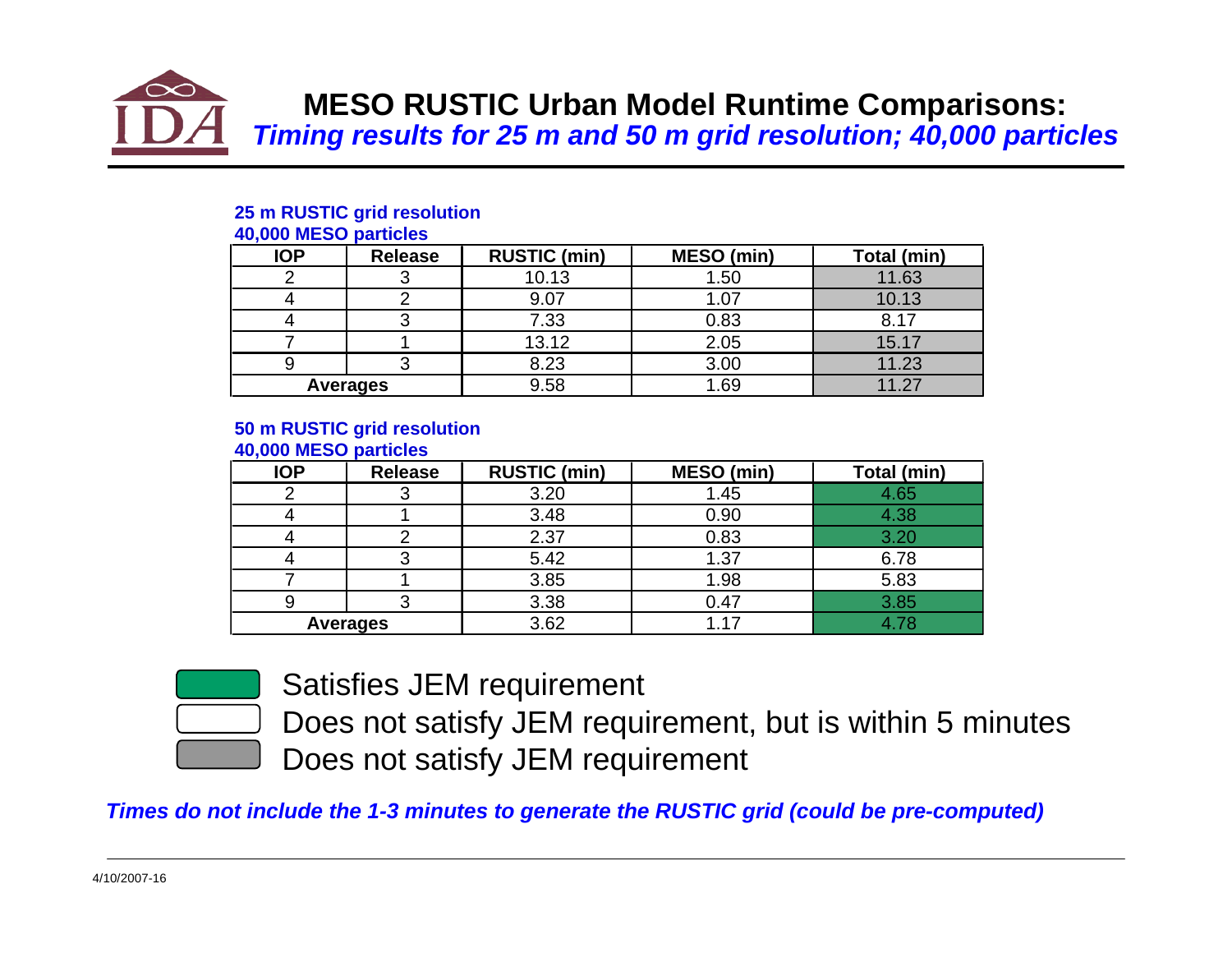

## **MESO RUSTIC Urban Model Runtime Comparisons:**  *Timing results for 25 m and 50 m grid resolution; 400,000 particles*

#### **25 m RUSTIC grid resolution**

| 400,000 MESU DAILICIES |                |                     |            |             |
|------------------------|----------------|---------------------|------------|-------------|
| <b>IOP</b>             | <b>Release</b> | <b>RUSTIC (min)</b> | MESO (min) | Total (min) |
|                        |                | 10.13               | 12.40      | 22.53       |
|                        |                | 9.07                | 8.45       | 17.52       |
|                        |                | 7.33                | 6.37       | 13.70       |
|                        |                | 13.12               | 18.98      | 32.10       |
|                        |                | 8.23                | 30.25      | 38.48       |
|                        | Averages       | 9.58                | 15.29      | 24.87       |

#### **400,000 MESO particles**

#### **50 m RUSTIC grid resolution**

**400,000 MESO particles**

| <b>IOP</b> | <b>Release</b>  | <b>RUSTIC (min)</b> | <b>MESO</b> (min) | Total (min) |
|------------|-----------------|---------------------|-------------------|-------------|
|            |                 | 3.20                | 14.07             | 17.27       |
|            |                 | 3.48                | 8.53              | 12.02       |
|            |                 | 2.37                | 9.27              | 11.63       |
|            |                 | 5.42                | 12.97             | 18.38       |
|            |                 | 3.85                | 20.73             | 24.58       |
|            |                 | 3.38                | 4.08              | 7.47        |
|            | <b>Averages</b> | 3.62                | .1.61             | 15.23       |



Satisfies JEM requirement

Does not satisfy JEM requirement, but is within 5 minutes Does not satisfy JEM requirement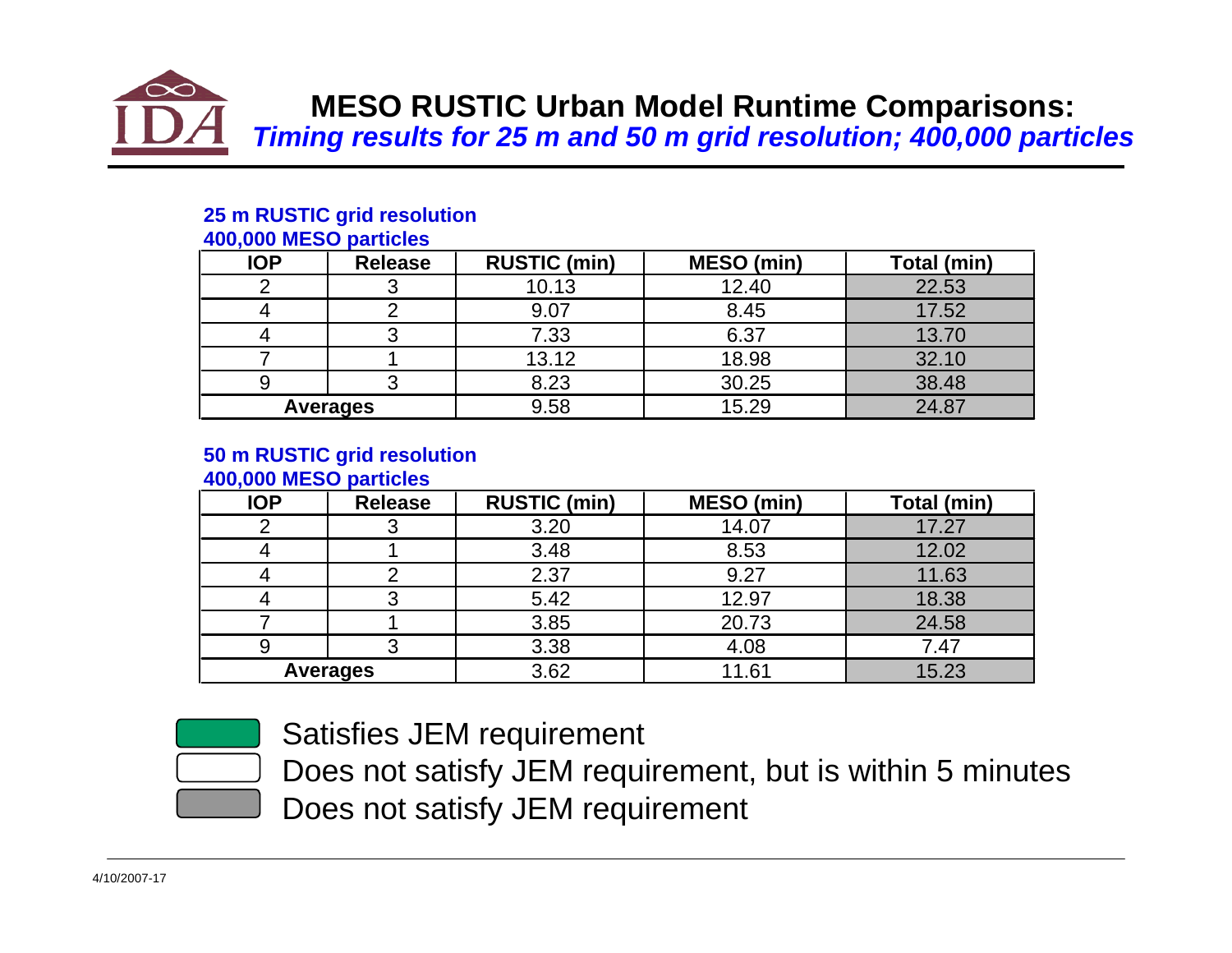

A) 8.0 km  $\times$  8.0 km grid – single steady-state wind solution

| <b>IOP</b> | <b>Release</b> | <b>RUSTIC Runtime (min)</b> |
|------------|----------------|-----------------------------|
|            |                | 174.35                      |
|            |                | 372.63                      |
|            |                | 240.82                      |
|            |                | 159.67                      |
|            |                | 150.90                      |
|            |                | 372.63                      |

B) 1.4 km x 1.4 km grid at higher resolutions – single steady-state wind solution (times in minutes)

|            |                | <b>RUSTIC Runtimes (min)</b> |                        |            |  |  |  |
|------------|----------------|------------------------------|------------------------|------------|--|--|--|
|            |                | 20 <sub>m</sub>              | 14 <sub>m</sub><br>7 m |            |  |  |  |
| <b>IOP</b> | <b>Release</b> | resolution                   | resolution             | resolution |  |  |  |
|            |                | 12.47                        | 50.33                  | 286.90     |  |  |  |
|            |                | 34.38                        | 134.87                 | 487.23     |  |  |  |
|            |                | 22.77                        | 87.60                  | 381.05     |  |  |  |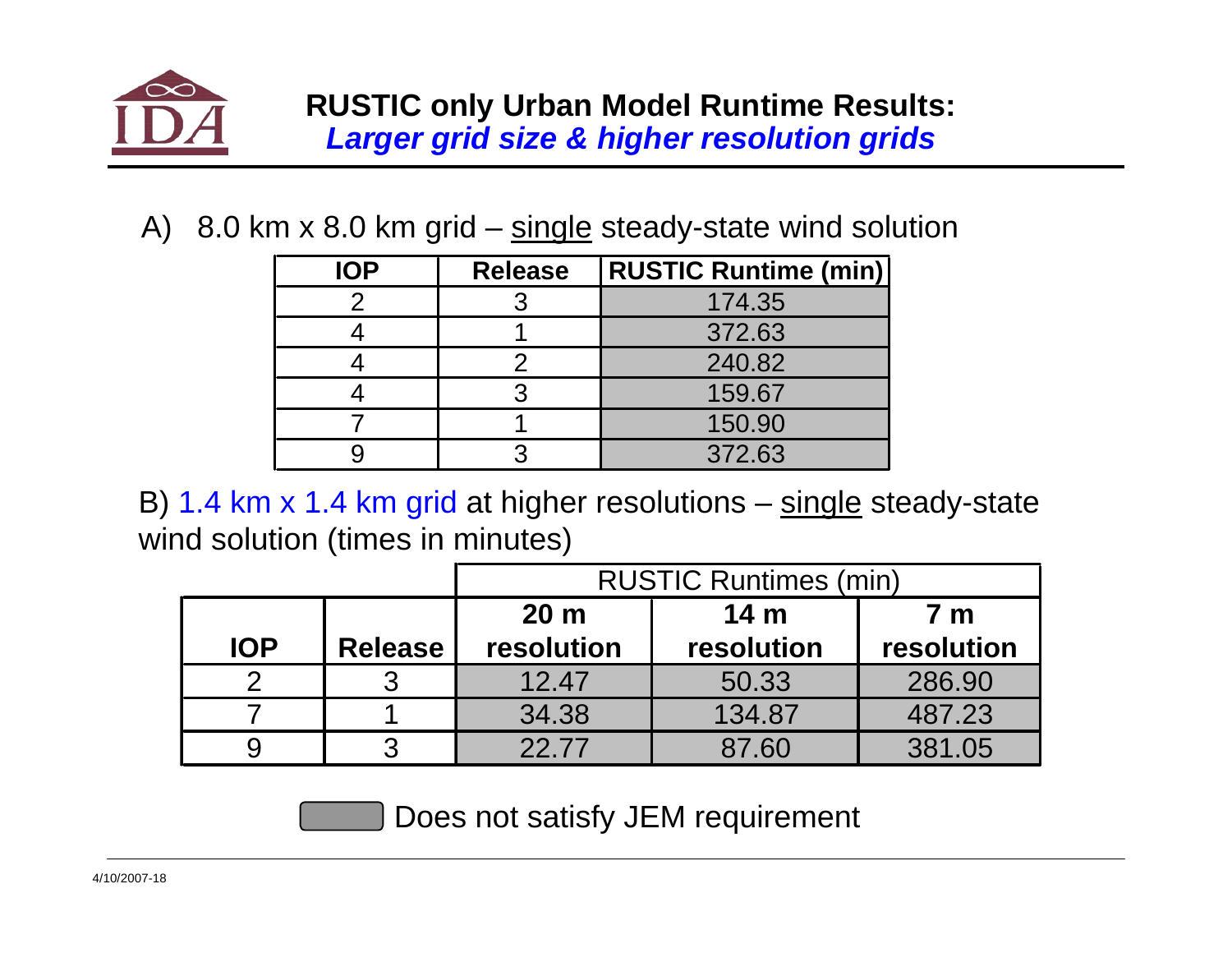

- **Developer recommended QUIC-URB, QUIC-PLUME configuration for** *detailed scientific modeling***:**
	- QUIC-URB horizontal grid resolution of ~ 5 meters
	- ~ 400,000 QUIC-PLUME particle tracers
- **QUIC-URB, QUIC-PLUME configuration necessary to** *run in several minutes (versus ~ 1 hour)***:**
	- 1.4 km x 1.4 km domain (Oklahoma City central business district only)
	- 10 m horizontal grid resolution (6 m vertical resolution)
	- 8 steady-state wind solutions per continuous release (15 minute averaged winds)
	- < ~ 50,000 QUIC-PLUME particle tracers
	- 2 hours of simulated transport and dispersion
- **Computer**
	- 2.33 GHz MacBook Pro (running Windows XP) with 2.0 GB RAM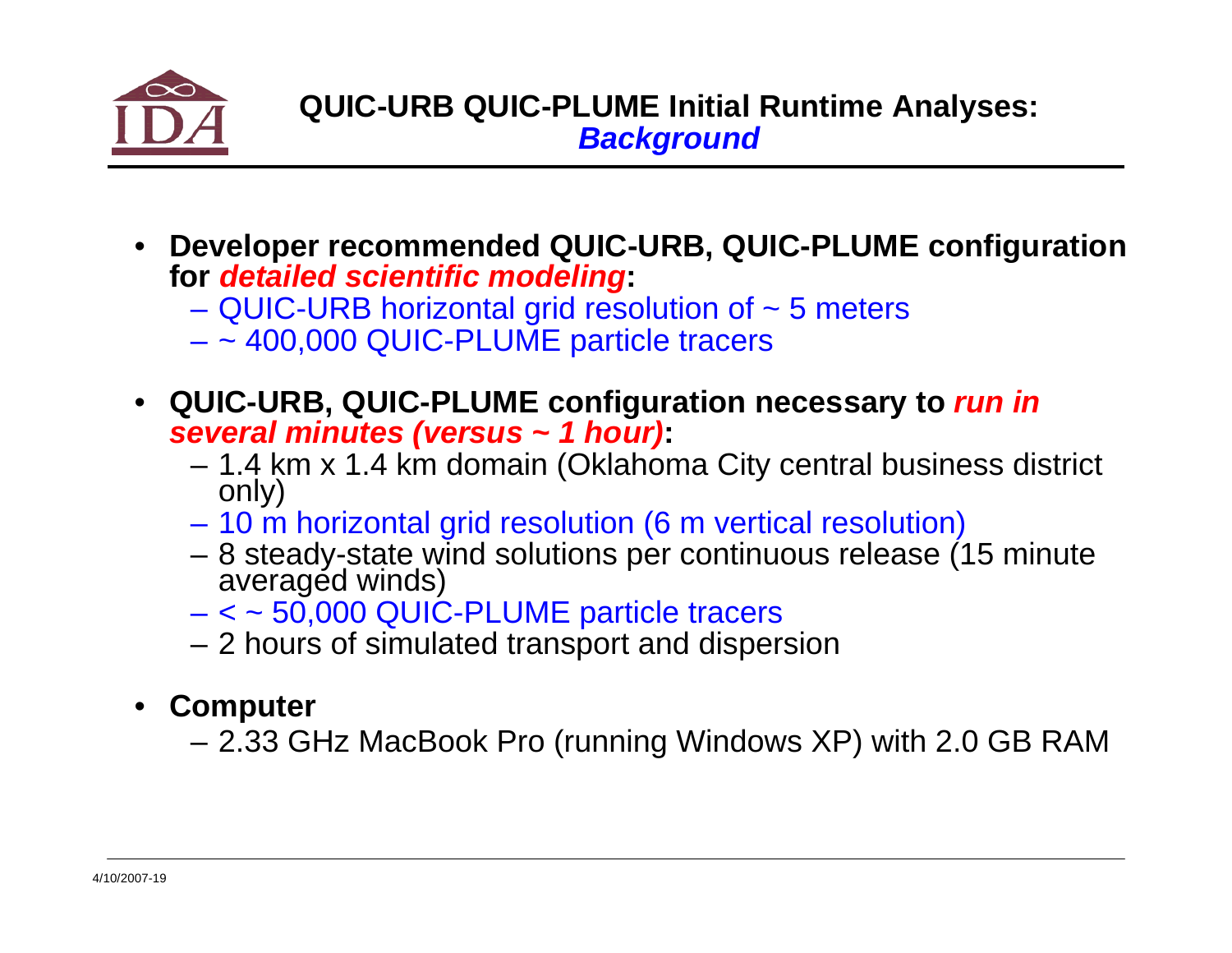

# *Post Office PWIDS weather data15 minute averages, 8 updates 2 hours of simulation time*

## **IOP 1, Continuous release: 10 m QUIC-URB grid resolution**

| # of QUIC-PLUME  | <b>QUIC URB</b> | <b>QUIC PLUME</b> | Total |
|------------------|-----------------|-------------------|-------|
| <b>Particles</b> | (min)           | (min)             | (min) |
| 10000            | 3.08            | 2.19              | 5.27  |
| 50000            | 3.08            | 9.19              | 12.27 |
| 100000           | 3.08            | 14.88             | 17.96 |
| 200000           | 3.08            | 33.73             | 36.81 |
| 400000           | 3.08            | 61.85             | 64.93 |



Satisfies JEM requirement

Does not satisfy JEM requirement, but is within 5 minutes Does not satisfy JEM requirement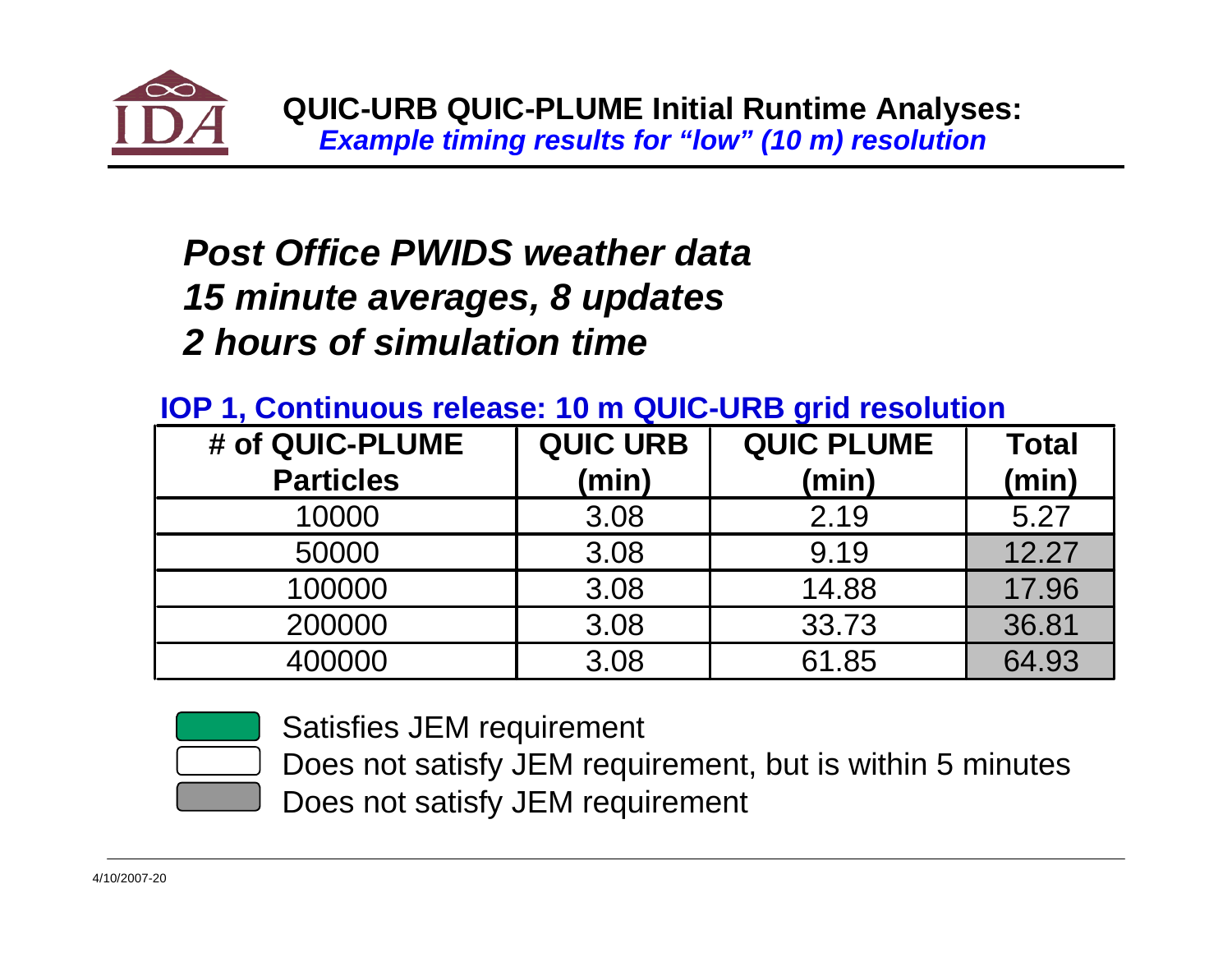

# *Post Office PWIDS weather data15 minute averages, 8 updates 2 hours of simulation time*

## **IOP 1, Continuous release: 5 m QUIC-URB grid resolution**

| # of QUIC-PLUME  | <b>QUIC URB</b> | <b>QUIC PLUME</b> | <b>Total</b> |
|------------------|-----------------|-------------------|--------------|
| <b>Particles</b> | (min)           | (min)             | (min)        |
| 10000            | 15.56           | 4.55              | 20.11        |
| 50000            | 15.56           | 7.79              | 23.35        |
| 100000           | 15.56           | 17.20             | 32.76        |
| 200000           | 15.56           | 23.75             | 39.31        |
| 400000           | 15.56           | 47.86             | 63.42        |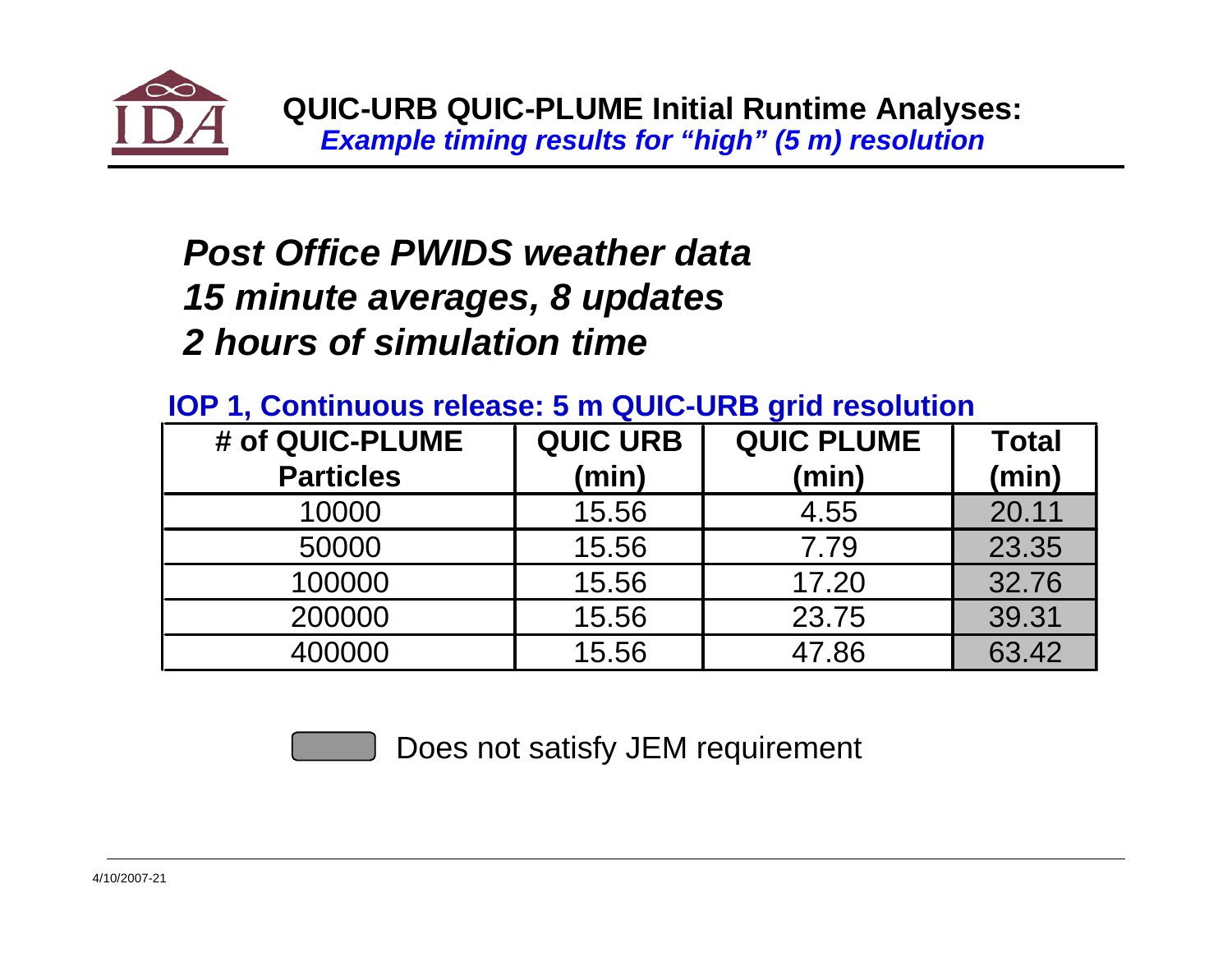

- **Many (non-operational, non-combat) release scenarios exist where time is** *not critical*
- **For such scenarios it may make sense to have a model that can give "high fidelity" results in runtimes greater than 5 minutes, but less than say, one hour**
- *JEM 10 minute requirement alone may not exclude models from eventual/potential JEM consideration*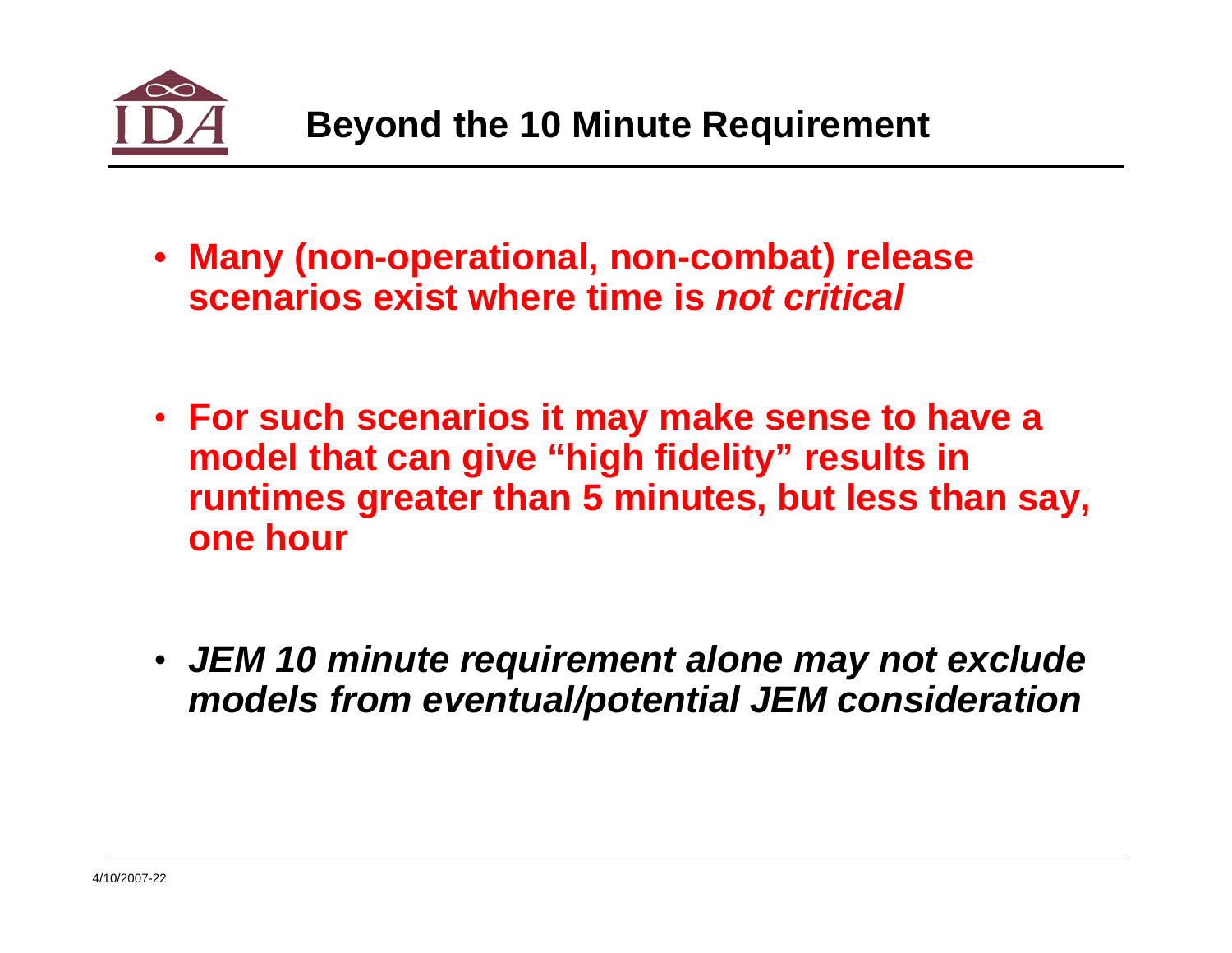

- **Timing Results**
	- HPAC models
		- » UC, UDM, UWM (low resolution) and UDM/UWM (low resolution) satisfy the JEM 10 minute requirement
		- » MSS does not satisfy JEM 10 minute requirement even with low resolution
		- » UWM with high resolution (singly or with UDM) does not satisfy JEM 10 minute requirement
	- MESO/RUSTIC
		- » Can satisfy the JEM 10 minute requirement, but only with low resolution (10 times coarser than recommended) and small numbers of tracer particles (10 times fewer than recommended)
		- » Quality of low resolution/low particle number predictions is still under investigation
	- QUIC-URB/QUIC-PLUME
		- » Can satisfy the JEM 10 minute requirement, but only with low resolution (2 times coarser than recommended) and small numbers of tracer particles (8 times fewer than recommended)
		- » Quality of low resolution/low particle number predictions is still under investigation
- **To Do**
	- Near term: Full report to JEM Urban IPT (February '07)
	- Far term: Complete detailed intercomparison between all models (~ June '07, currently underway)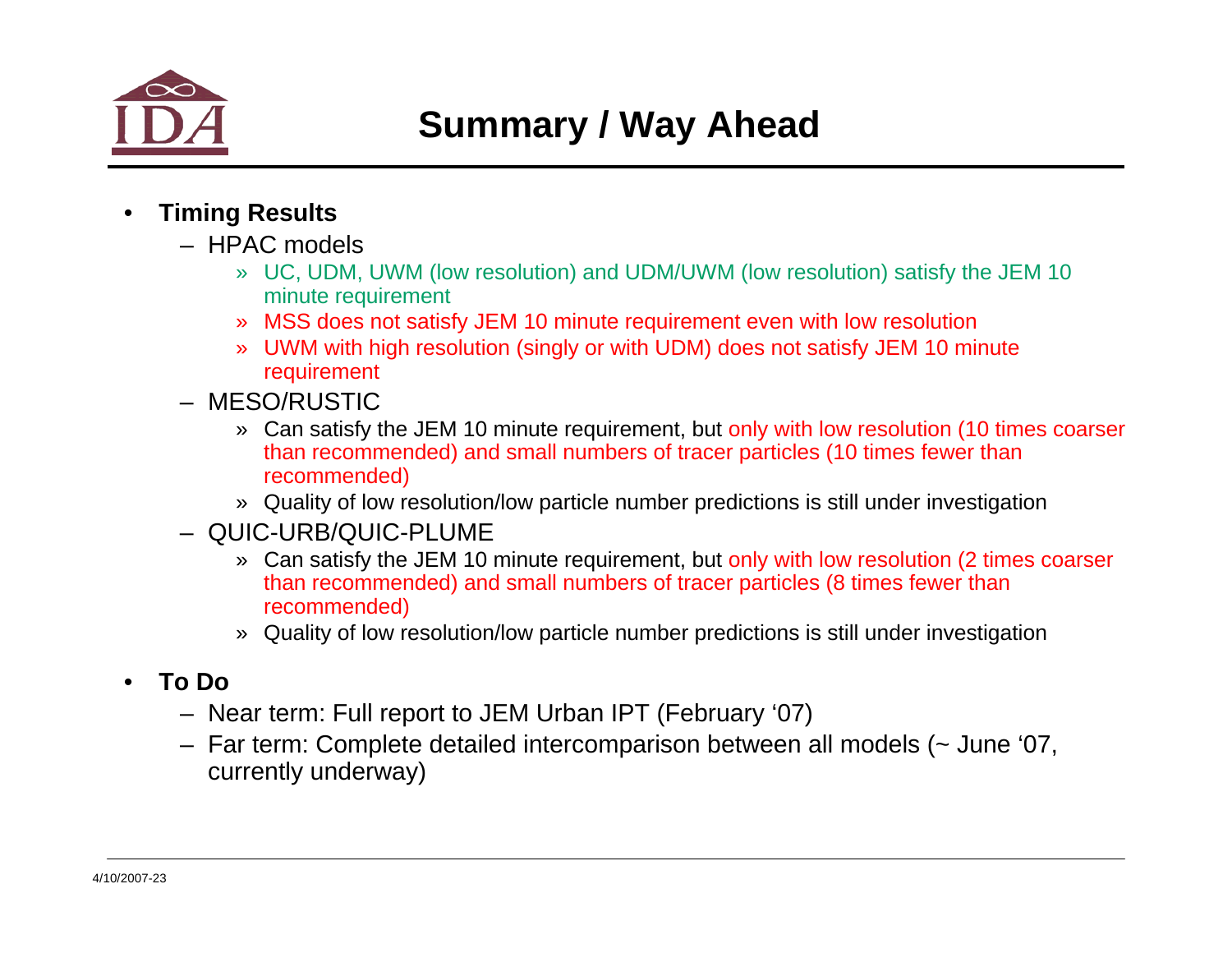

# *Go EAGLES!*

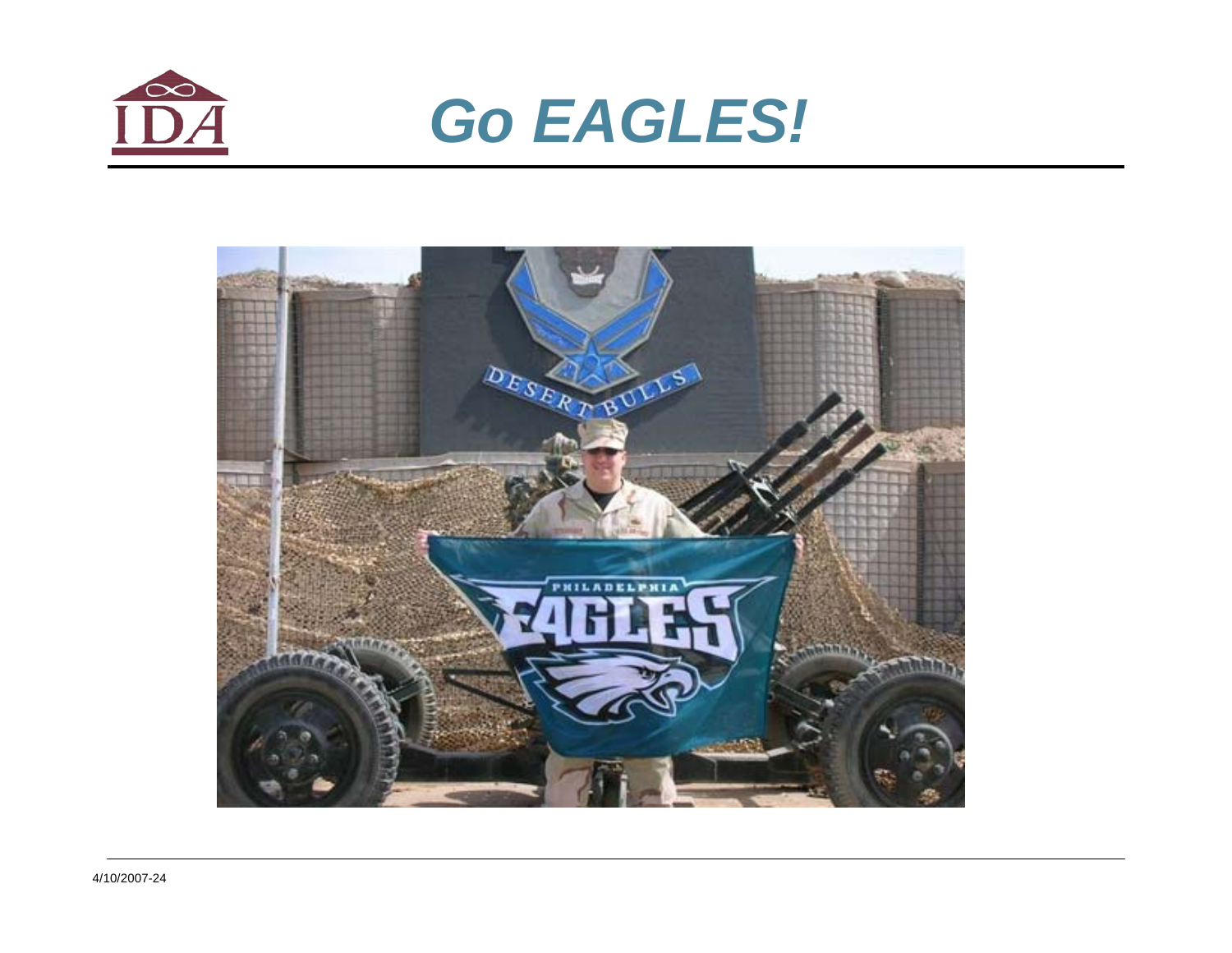

# *BACKUPS*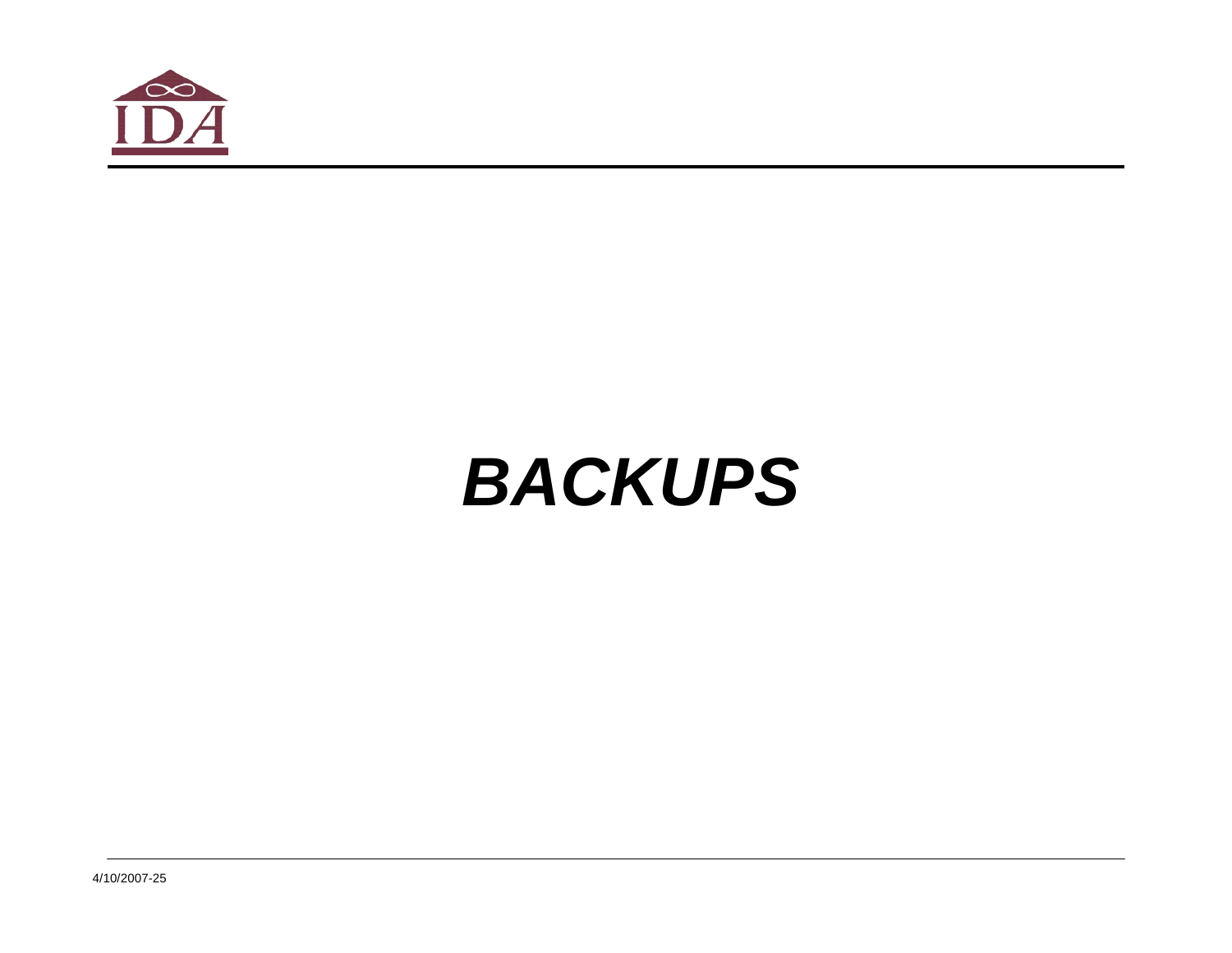

## **JU2003 Downtown - Releases**

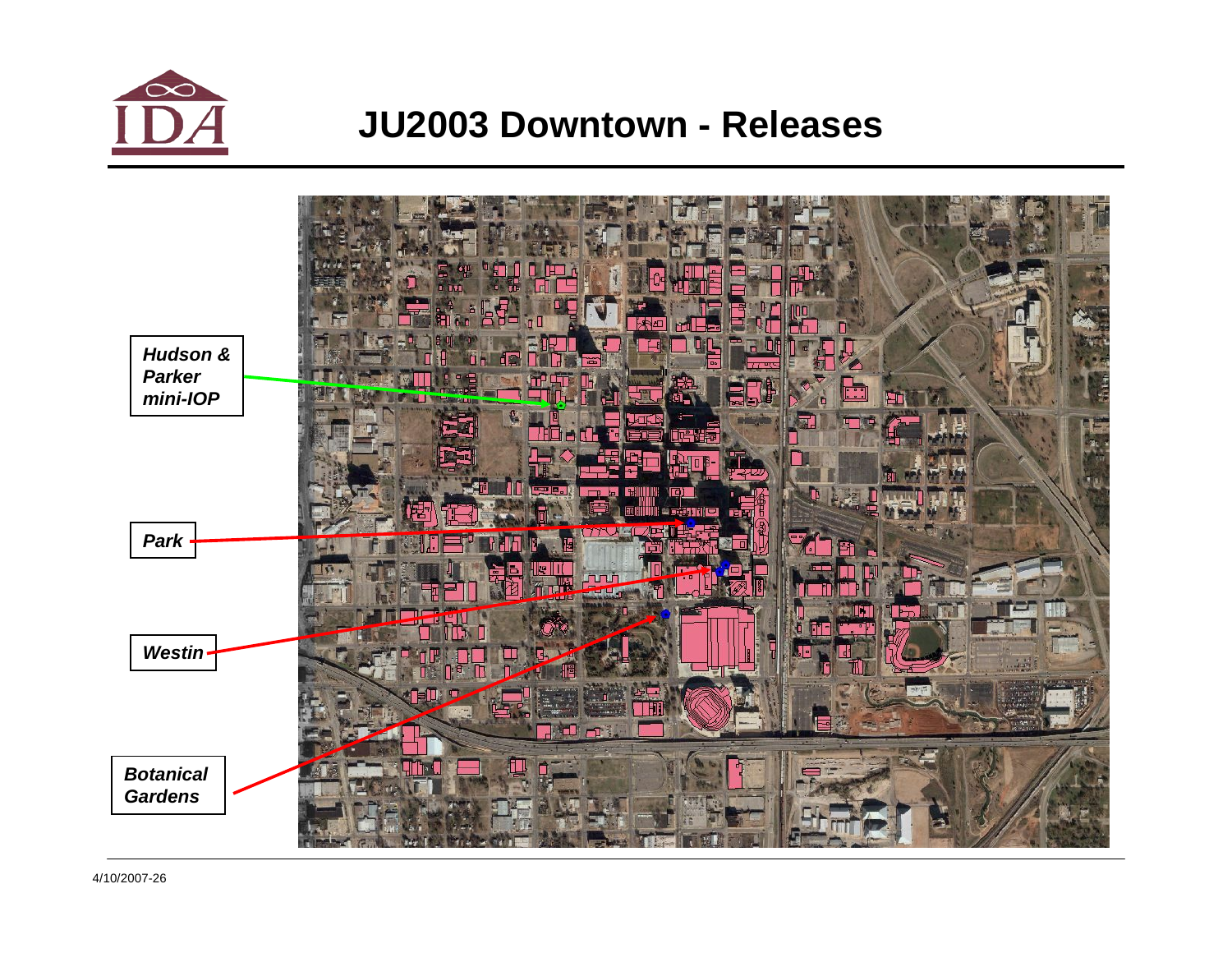

- **Based on these Oklahoma City runs, the following models and configurations** *satisfy the JEM runtime requirement*
	- Urban canopy model
	- UDM
	- UWM with low resolution
	- UDM together with low resolution UWM
- **Based on these Oklahoma City runs, the following models and configurations** *do not satisfy the JEM runtime requirement*
	- UWM with high resolution
	- UDM together with high resolution UWM
	- MSS with both low and high resolutions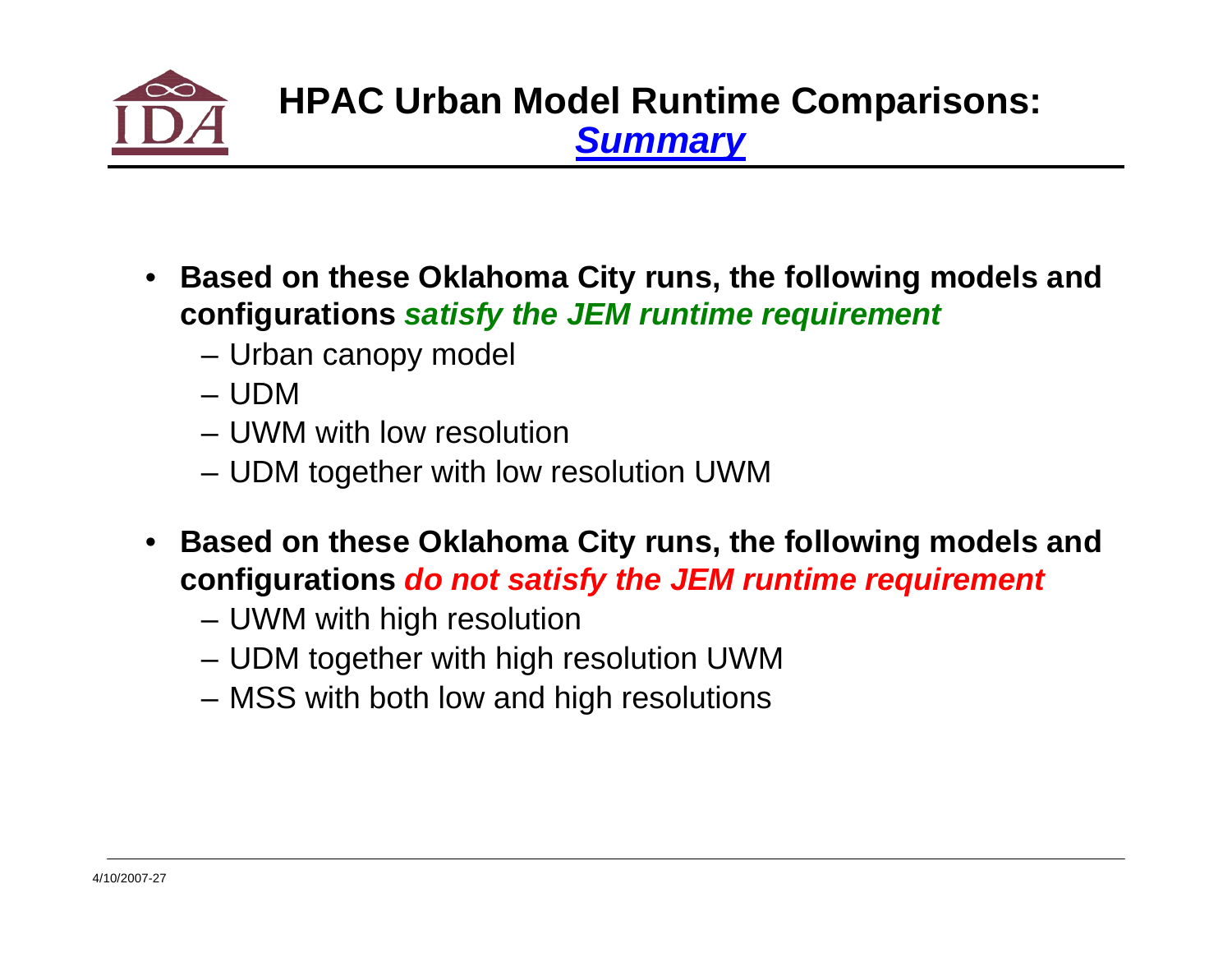

- **MESO/RUSTIC can satisfy the JEM 10 minute requirement consistently only when run with:**
	- Low grid resolution (50 m *a factor of 10 coarser than recommended*)
	- Particle numbers roughly *a factor of 10 fewer than recommended*
	- Few steady-state wind updates
- **RUSTIC is the time bottleneck can take** *hours* **for high resolution (<10 m) grids or larger (several km) domains**
- **MESO itself can run on the order of 10 minutes for 1 hour of simulated time using the recommended number of particle tracers on a coarse RUSTIC grid (> 25 m)**
	- Can run on the order of minutes using a reduced number of tracers
	- Grid resolution does not seem to be the limiting time factor for MESO
- **MESO-RUSTIC results have not yet been validated at low resolution**